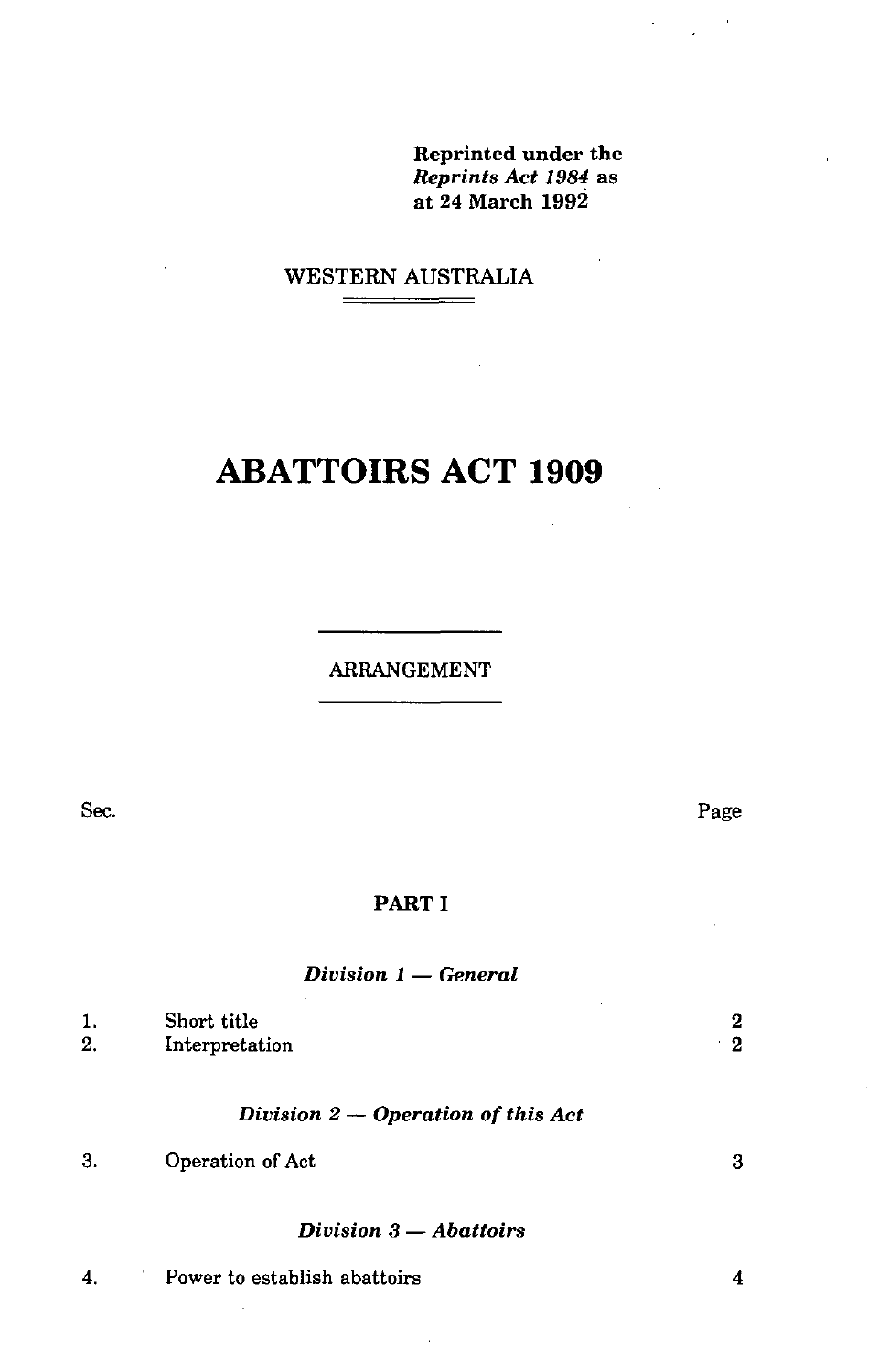#### *Division 4 — Government stock saleyards*

|            | <b>Abattoirs Act 1909</b>                            |          |  |  |  |
|------------|------------------------------------------------------|----------|--|--|--|
|            | Division 4 – Government stock saleyards              |          |  |  |  |
| Sec.       |                                                      | Page     |  |  |  |
| 5.         | Saleyards                                            | 4        |  |  |  |
|            | Division $5$ - Regulations                           |          |  |  |  |
| 6.         | Power to make regulations                            | 5        |  |  |  |
|            |                                                      |          |  |  |  |
|            | Division $6$ - Miscellaneous                         |          |  |  |  |
| 7.         | Avoidance of existing licences                       | 8        |  |  |  |
| 8.<br>9.   | Officers may enter premises<br><b>Offences</b>       | 8<br>8   |  |  |  |
| 10.        | Penalties                                            | 9<br>9   |  |  |  |
| 11.        | Powers may be conferred on local authorities         |          |  |  |  |
|            | PART II - WESTERN AUSTRALIAN MEAT COMMISSION         |          |  |  |  |
|            | Division $1$ - Constitution of the Commission        |          |  |  |  |
|            |                                                      |          |  |  |  |
| 12.<br>13. | Commission<br>Penalty for participation in contracts | 11<br>14 |  |  |  |
|            |                                                      |          |  |  |  |
|            |                                                      |          |  |  |  |

#### PART II — WESTERN AUSTRALIAN MEAT COMMISSION

#### *Division 1 — Constitution of the Commission*

| 12. | Commission                             |    |
|-----|----------------------------------------|----|
| 13. | Penalty for participation in contracts | 14 |

#### *Division 2 — Functions of the Commission*

|                                                       | Division $1$ – Constitution of the Commission                                             |          |  |
|-------------------------------------------------------|-------------------------------------------------------------------------------------------|----------|--|
| 12.<br>13.                                            | Commission<br>Penalty for participation in contracts                                      | 11<br>14 |  |
|                                                       | Division $2$ – Functions of the Commission                                                |          |  |
| 14.                                                   | Changes affecting existing bodies corporate                                               | 15       |  |
| Power of Commission relating to property<br>16<br>15. |                                                                                           |          |  |
| 15A.                                                  | Borrowing by the Commission                                                               | 19       |  |
| 16.                                                   | Costs of administration                                                                   | 19       |  |
| 17.                                                   | The Fund                                                                                  | 20       |  |
| 18.                                                   | Power to invest                                                                           | 21       |  |
|                                                       | Division 3 - Transfer of Maintenance and Management<br><b>Functions to the Commission</b> |          |  |
| 19.                                                   | <b>Transfer of functions</b>                                                              | 21       |  |
|                                                       | ii                                                                                        |          |  |

#### *Division 3 — Transfer of Maintenance and Management Functions to the Commission*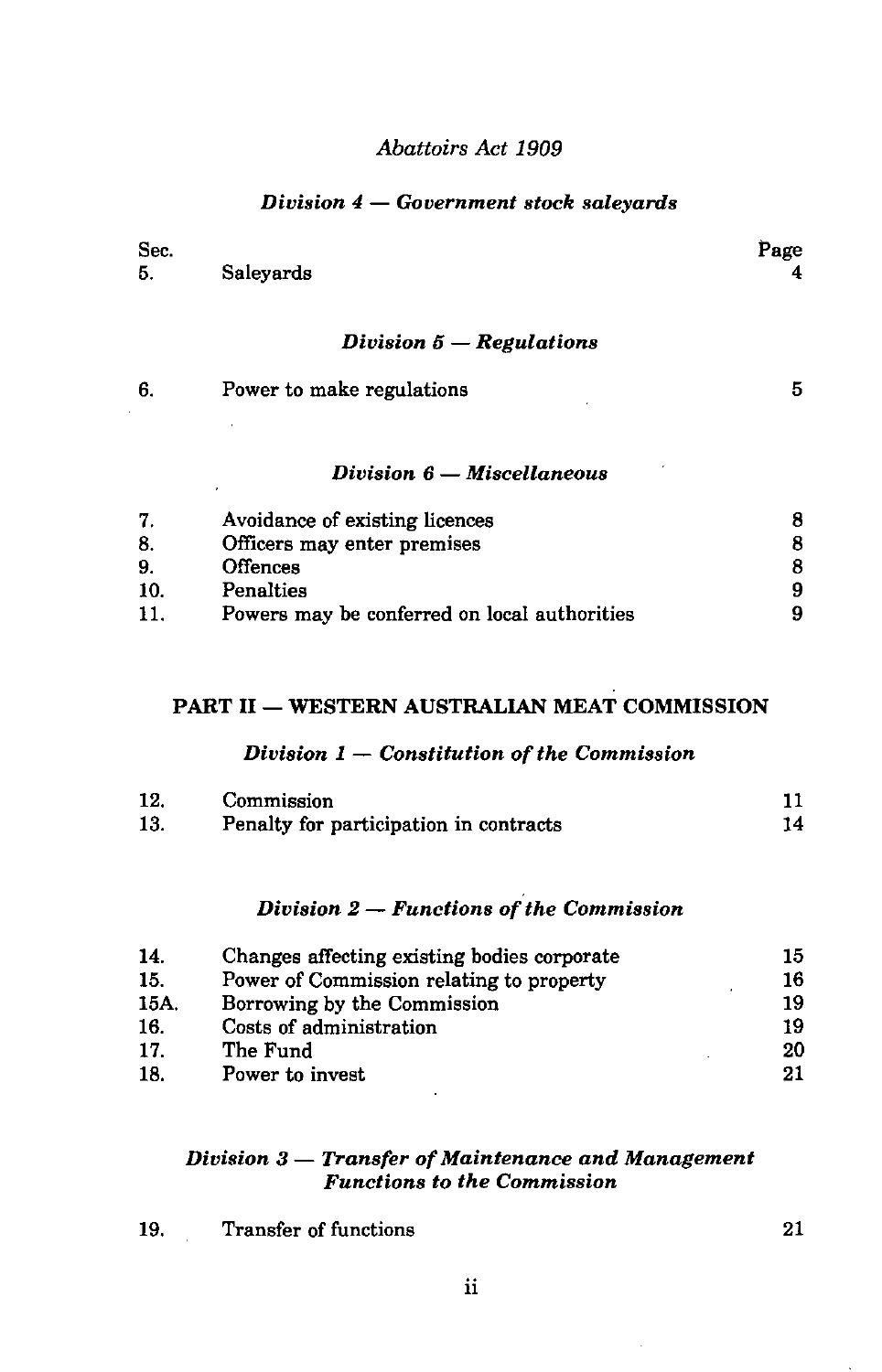#### *Division 4 — Accounts and Miscellaneous*

|      | <b>Abattoirs Act 1909</b>                            |      |
|------|------------------------------------------------------|------|
|      | Division 4 – Accounts and Miscellaneous              |      |
| Sec. |                                                      | Page |
| 20.  | Application of Financial Administration and          |      |
|      | Audit Act 1985                                       | 23   |
| 24.  | Commission to confer and co-operate with             |      |
|      | other departments                                    | 23   |
| 25.  | Protection of members, officers, etc.                | 23   |
| 27.  | Plaintiff for action for personal injuries to submit |      |
|      | to medical examination                               | 24   |
| 28.  | Judicial notice of common seal                       | 24   |
| 29.  | Service of notices and legal proceedings             | 24   |
| 30.  | Documents, how authenticated                         | 24   |
| 31.  | Power to direct prosecutions                         | 25   |
| 32.  | Power of officer to represent Commission             | 25   |
| 33.  | Proof of certain matters not required                | 25   |
| 34.  | Evidence of documents issued by the Commission       | 26   |
| 35.  | Preservation of rights                               | 26   |
| 36.  | Commission not to be subject to rates, etc.          | 27   |
| 37.  | Review of Act                                        | 27   |
|      | <b>NOTES</b>                                         | 29   |
|      |                                                      |      |
|      |                                                      |      |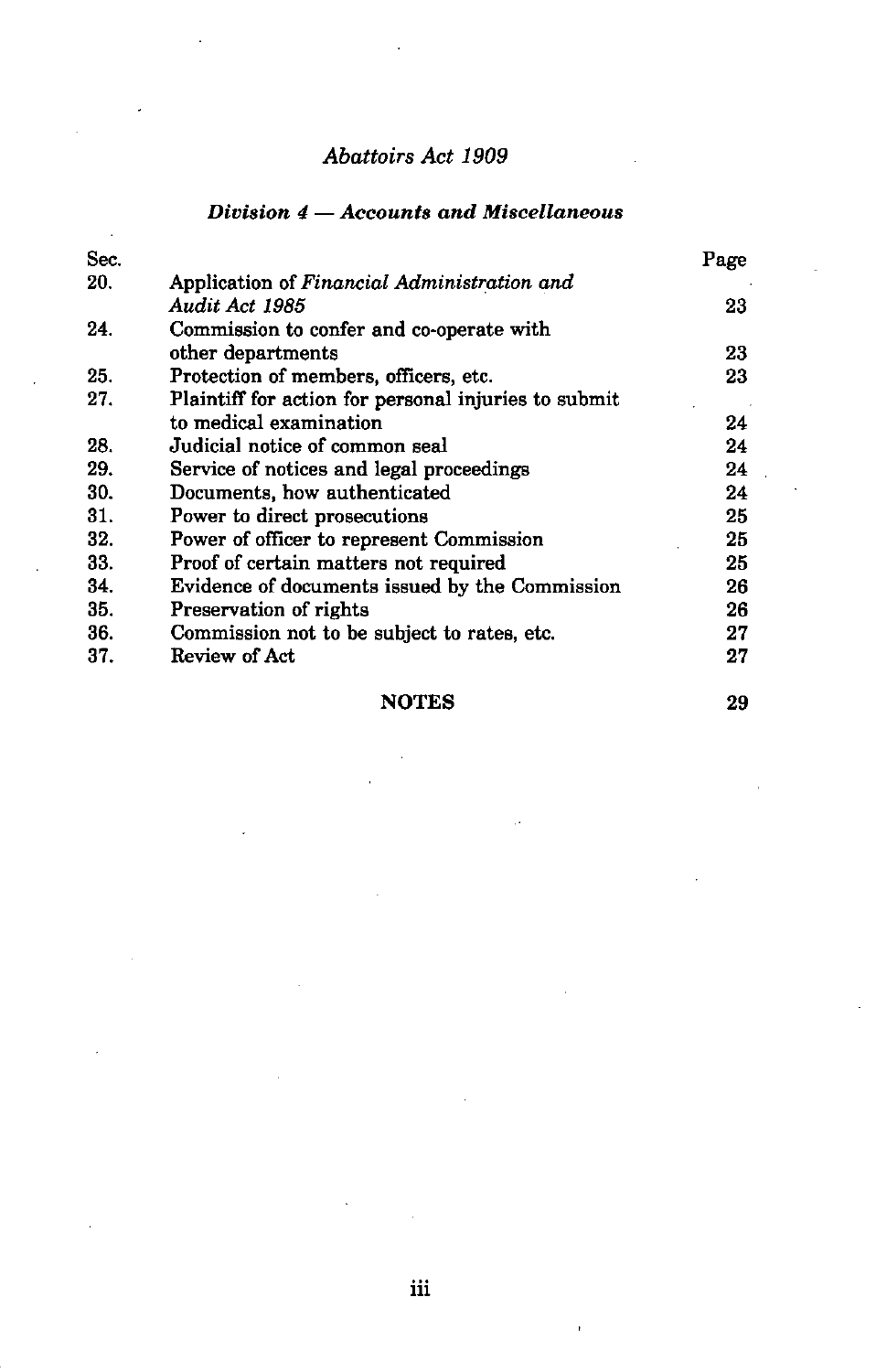$\sim 10^7$ 

 $\frac{1}{2} \frac{1}{2} \frac{1}{2} \frac{1}{2}$ 

 $\chi^2 \to \chi^2 \chi^2$ 

 $\mathcal{A}^{(2)}$  and  $\mathcal{A}^{(2)}$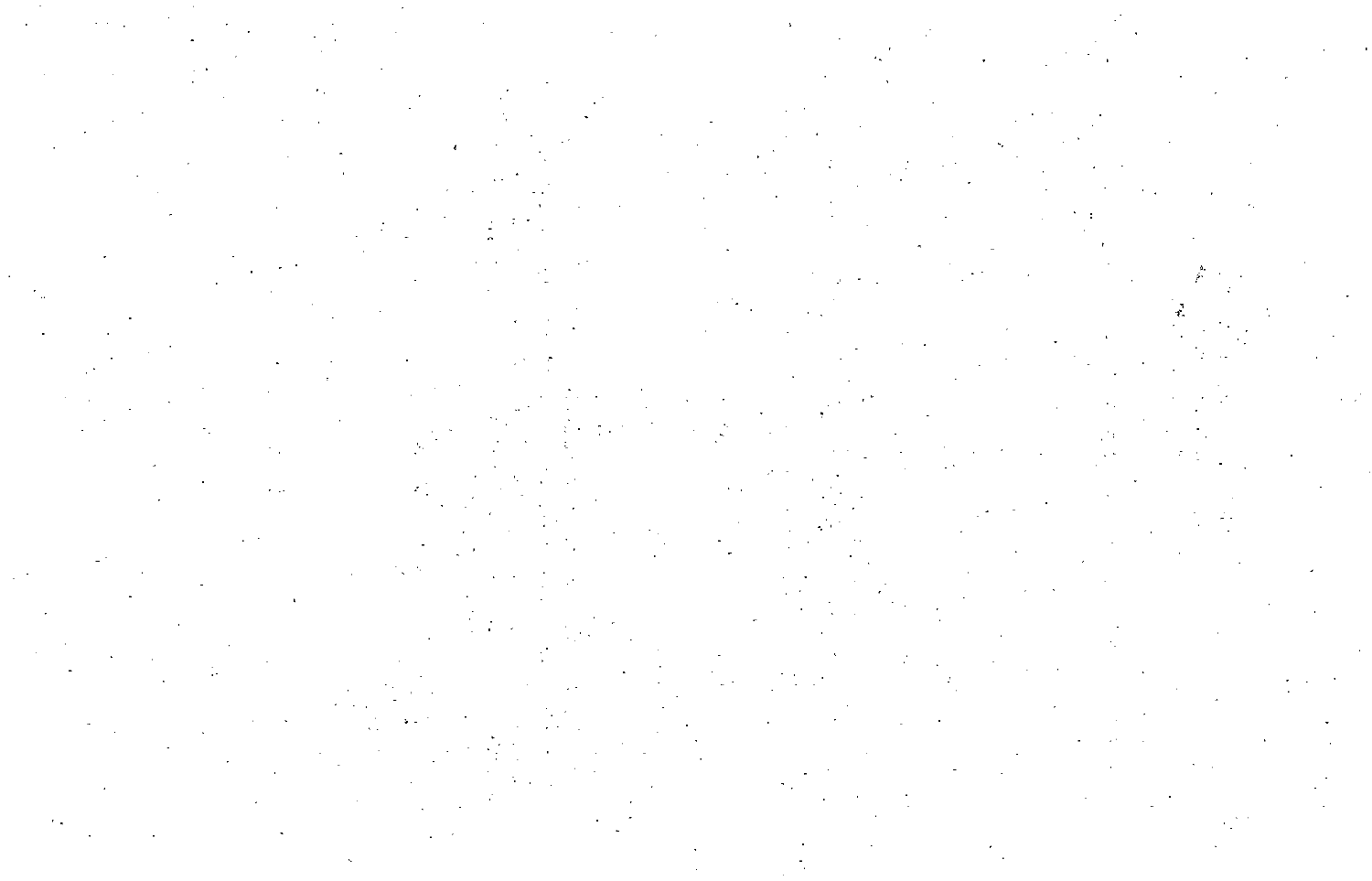Reprinted under the *Reprints Act 1984 as at* 24 March 1992

WESTERN AUSTRALIA

## ABATTOIRS ACT 1909

AN ACT to provide for the constitution of the Western Australian Meat Commission, for the establishment, carrying on, control and management of Government stock saleyards, Public Abattoirs, and Meat Export Works, and for other purposes incidental thereto.

*[Long title amended by No. 70 of 1975 s.4; No. 107 of 1985 s.28.]*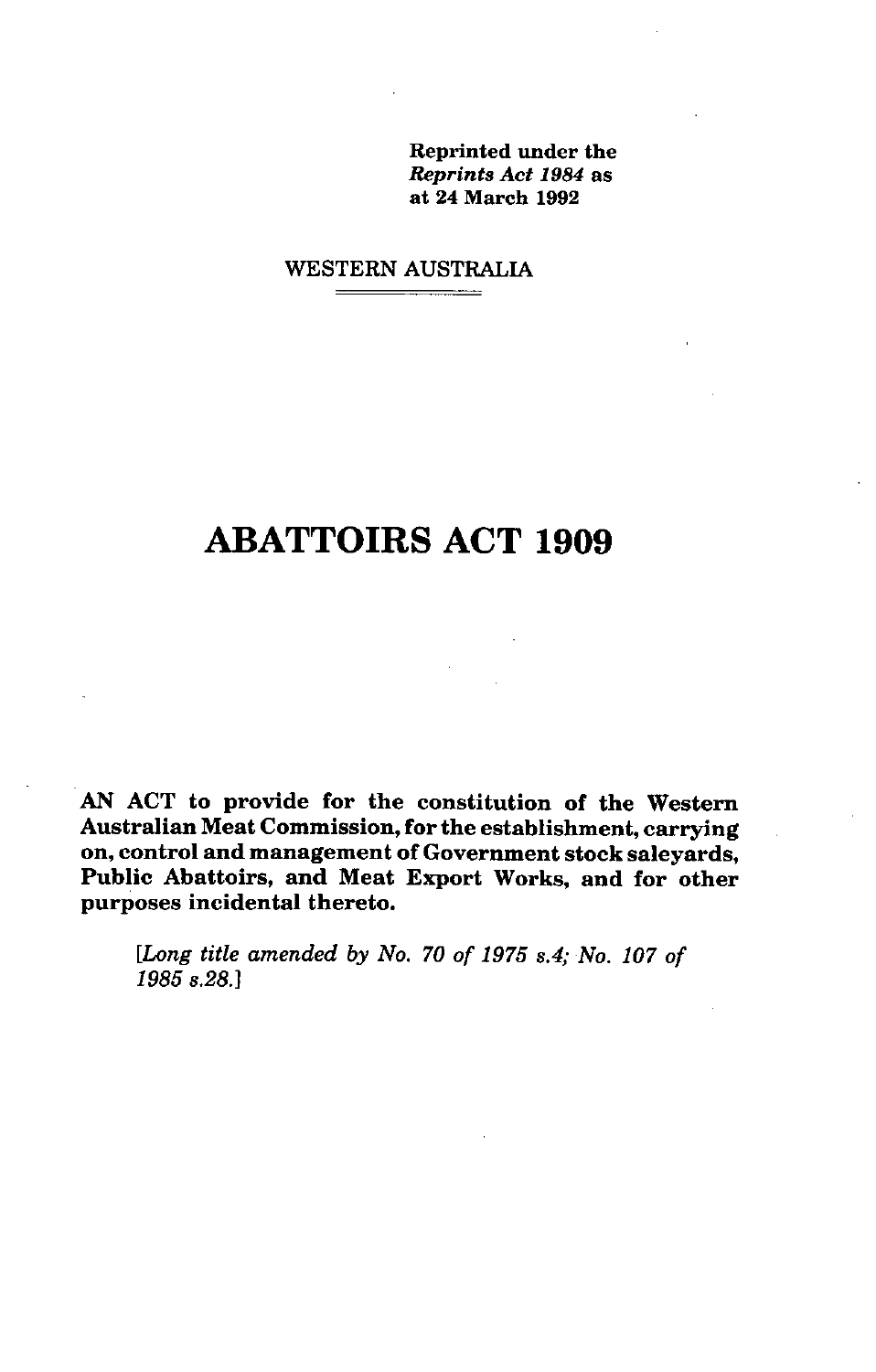#### **PART** I

*[Heading inserted by No. 58 of 1952 s.2.]*

#### *Division 1 — General*

*[Division heading inserted by No. 58 of 1952 s.2.]*

#### **Short title**

1. This Act may be cited as the *Abattoirs Act 1909'.*

#### **Interpretation**

2. In this Act and the regulations made thereunder, unless the context otherwise requires —

- "abattoir" *means a* place for slaughtering live stock, and its appurtenances, established under this Act;
- "Commission" means the Western Australian Meat Commission constituted by this Act;
- "Commission employee" means a person employed or engaged under section 15 (2);
- "disease" means any disease which the Governor may by notice in the *Government Gazette* declare to be a disease within the meaning of this Act;
- "Fund" means the Western Australian Meat Commission Fund, mentioned in section 17 of this Act;
- **"Government department"** means a Minister of the Crown acting in his official capacity, a State Government department, State trading concern, State instrumentality, State public utility and any other person or body, whether corporate or non corporate, who

4

s. 1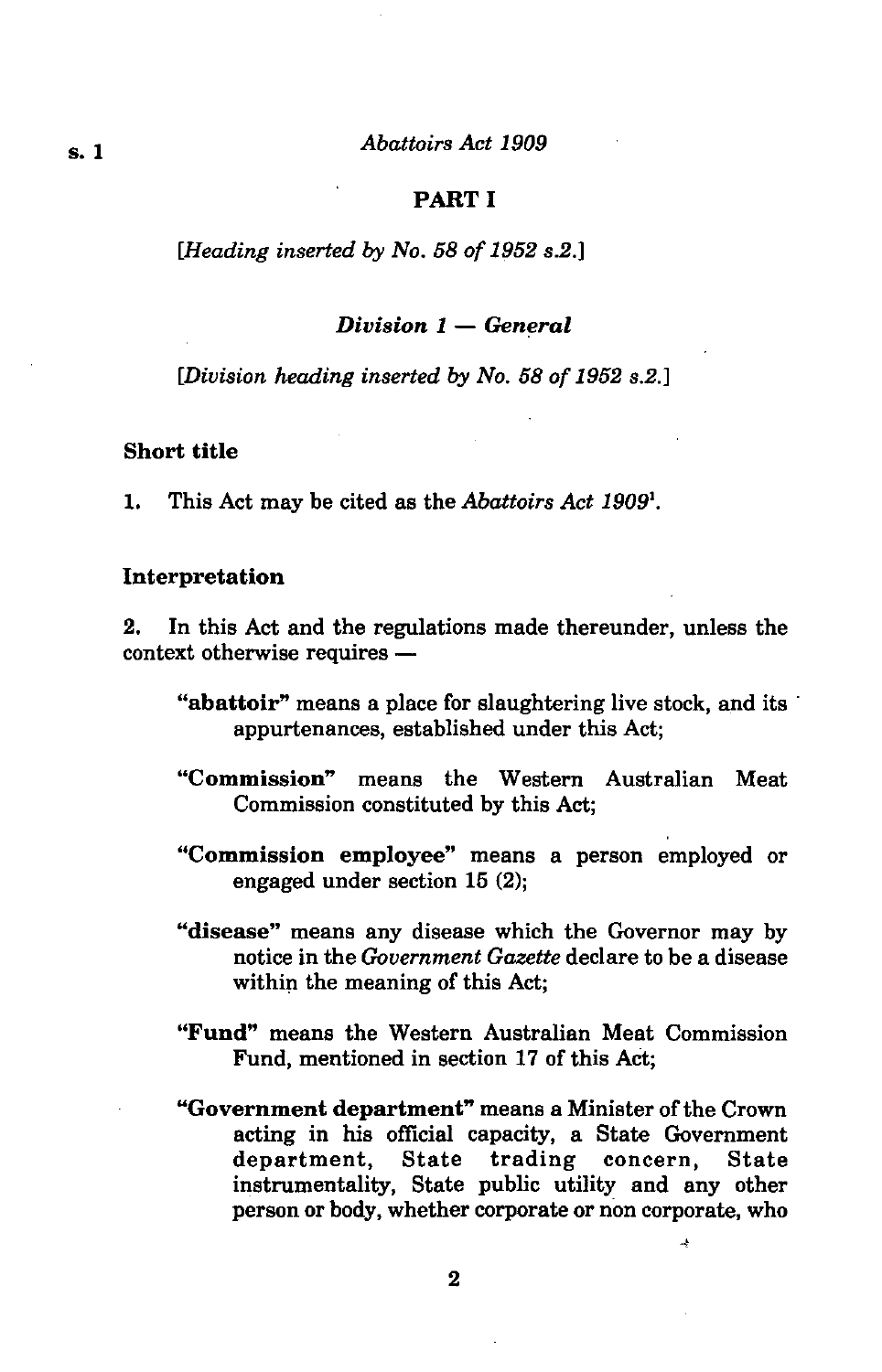*Abattoirs Act 1909*<br>der the authority of or which under the authority of an Act, administers or carries on for the benefit of the State a public social service or utility;

"local authority" means the council of a municipality;

- *"meat"* means the flesh of any animals when killed which is intended to be used for the food of man, whether fresh or prepared by chilling, freezing, preserving, salting, or by any other process, and includes the brine or other liquid in which any such flesh is being preserved;
- "saleyard" or "government stock saleyard" means a place, whether or not a reserve, where stock is held pending or for the purposes of sale of in connection with the operation of an abattoir, and which is conducted on behalf of the Crown pursuant to the provisions of this Act;
- "stock" means all classes of livestock, other than such as the Governor may by notice in the *Gazette* declare to be exempt from the provisions of this Act; and
- "the appointed day" means the day on which the *Acts Amendment (Western Australian Meat Commission) Act 1975,* comes into operation'.

*[Section 2 amended by No. 58 of 1952 s.3; No. 65 of 1963 s.3; No. 70 of 1975 s.5.]*

#### *Division 2 — Operation of this Act*

*[Heading inserted by No. 70 of 1975 s.6.]*

#### **Operation of Act**

3. The provisions of Part I, Division 3 apply only in such portions of the State as are declared in a resolution adopted by both Houses of Parliament, to be districts for the purposes of this Act.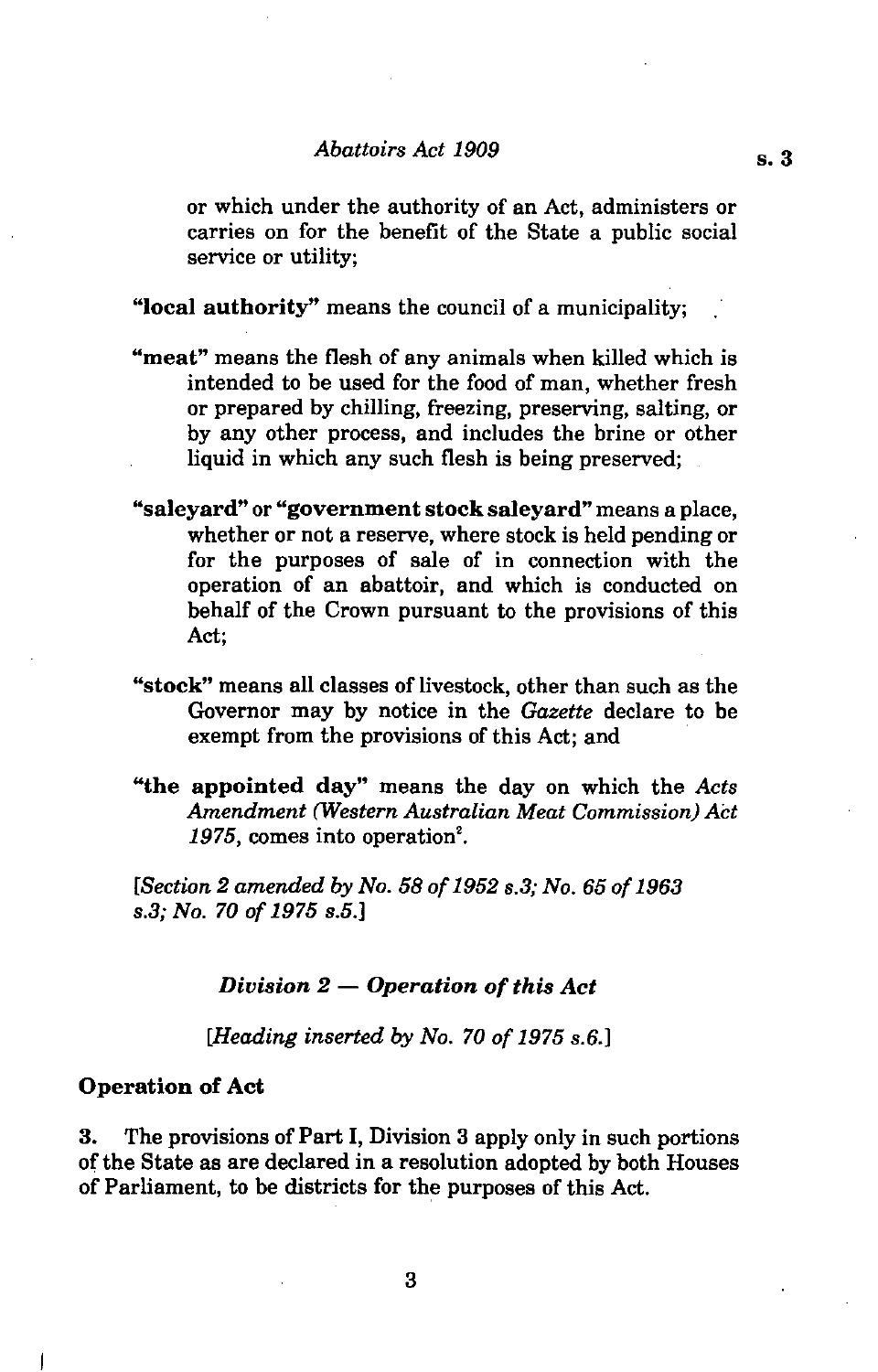*[Section 3 amended by No. 65 of 1963 s.4; No. 70 of 1975 8.7.]*

#### *Division 3 — Abattoirs*

*[Heading inserted by No. 70 of 1975 s.8.]*

#### Power to establish abattoirs

4. The Governor may, in any district, establish, maintain, and manage abattoirs for slaughtering stock, and may permit the use of the same by any person upon payment of the fees and observing the conditions prescribed by the regulations made under section 6.

*[Section 4 amended by No. 58 of 1952 s.4; No. 70 of 1975 8.9.]*

#### *Division 4 — Government stock saleyards*

*[Heading inserted by No. 70 of 1975 s.12.]*

#### Saleyards

5. (1) Where an abattoir is established, maintained and managed pursuant to section 4 the Minister, with the approval of the Governor, may establish a government stock saleyard as an adjunct to or in connection with that abattoir.

(2) All government stock saleyards established and conducted by the Crown, whether before or after the appointed day, are deemed to be established under this Act and shall, subject to the provisions of this Act and to any directions given by the Minister, be maintained and administered by the Commission.

*[Section 5 inserted by No. 70 of 1975 s.12.]*

[5A. *Repealed by No. 70 of 1975 s.11.1*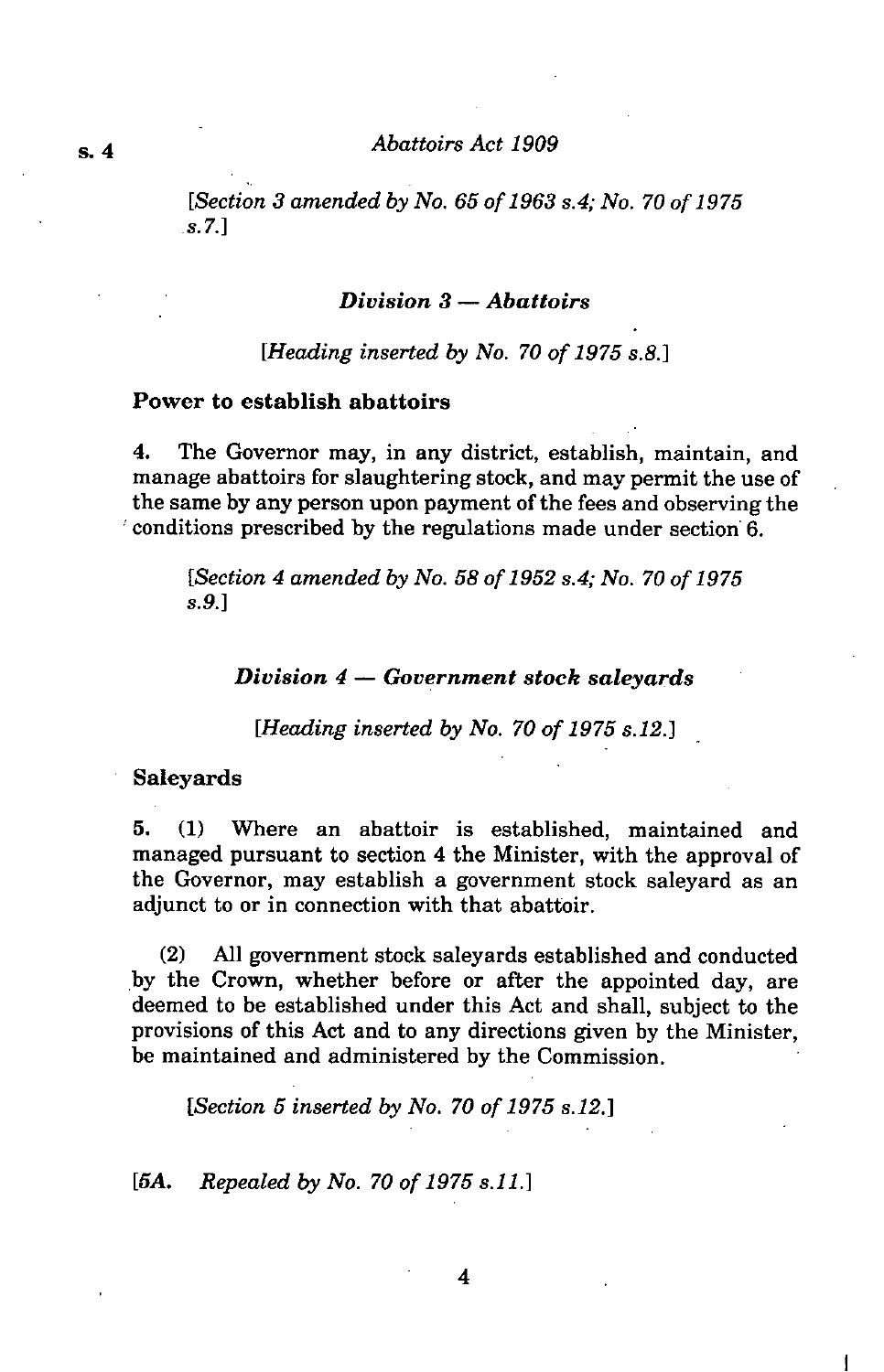# *Abattoirs Act 1909*<br>*sion 5 — Regulati Division 5 — Regulations*

*[Heading inserted by No. 58 of 1952 s.6; amended by No. 70 of 1975 s.13.1*

#### Power to make regulations

6. (1) The Governor may make regulations with respect to any of the following matters, that is to say:

- (a) the qualification, appointment, powers, and duties of officers;
- (b) the use of the facilities in, and the control and management of, any abattoir, undertaking, government stock saleyard, or trading activity carried on by the Commission;
- (bl) controlling the amount of any specified kind of stock, that may be yarded for sale in any government stock saleyard within the Metropolitan Abattoirs District as from time to time declared pursuant to the provisions of section 3;
- (c) prohibiting the slaughter in any district of all or any kind of stock, except at an abattoir or at a place within the district licensed for the slaughter of such stock by the Minister;
- (ci) the granting by the Minister, on payment of a prescribed fee, and on such conditions as he thinks fit, of licences in respect of places, other than abattoirs, authorizing the slaughter at such places of stock, the slaughter of which is by regulations under this Act prohibited elsewhere than at an abattoir or at a place licensed as aforesaid;
- (c2) the grading, classification and branding of carcases of stock, after the slaughter thereof, to indicate the quality of the meat contained in such carcases:

I

s. 6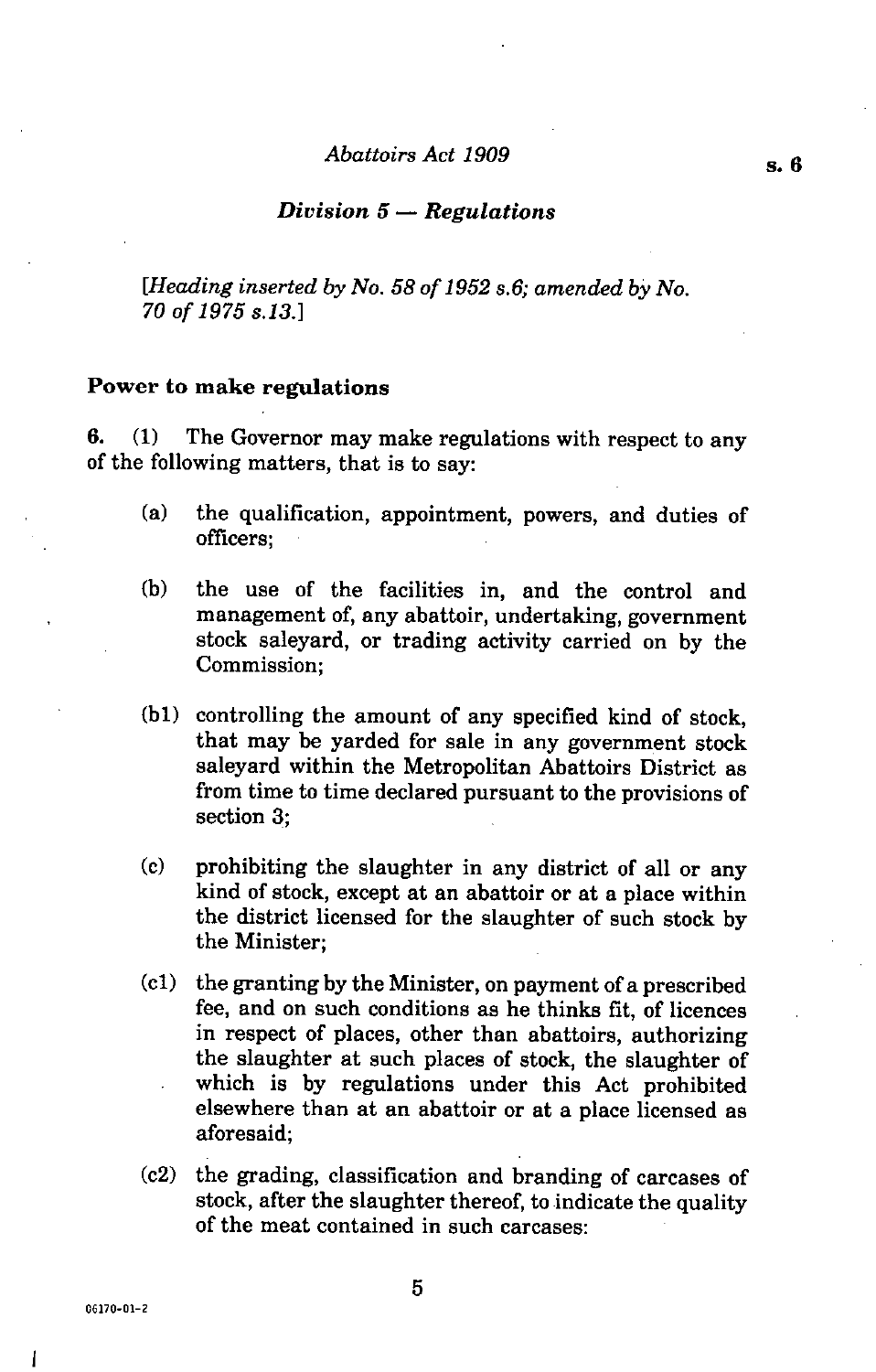Provided that no regulation shall be made under this paragraph which is in any way inconsistent with any regulation made under the *Health Act 1911,* and that, where any regulation is made under the said Act and the same is inconsistent with any regulation made under this paragraph, the regulation made under this paragraph shall, to the extent of such inconsistency, be read and applied subject to the regulation made under the said Act;

- (c3) the admission to and removal from any government stock saleyard of persons frequenting that saleyard, and the conduct of persons in saleyards;
- (d) the sustenance, treatment, and management of stock within a government stock saleyard before sale and prior to removal after sale, or when being driven or taken to an abattoir to be slaughtered, and within an abattoir before they are slaughtered;
- (e) the forms of waybills or delivery notes to be delivered when stock are delivered at an abattoir, and the preservation and production of the same to officers on demand;
- (f) the carriage, storage, and treatment of meat, and the carriage and treatment of stock generally;
- (g) prohibiting the blowing, except by mechanical means, or other injurious treatment or preparation of meat;
- (h) the inspection of places, things and vehicles used or intended to be used for the storage or carriage of stock, and the cleansing and disinfection of the same;
- (i) the cleansing and disinfection of saleyards and of abattoirs, and of utensils, machinery, apparatus, works and things used in connection with the same and with meat therein;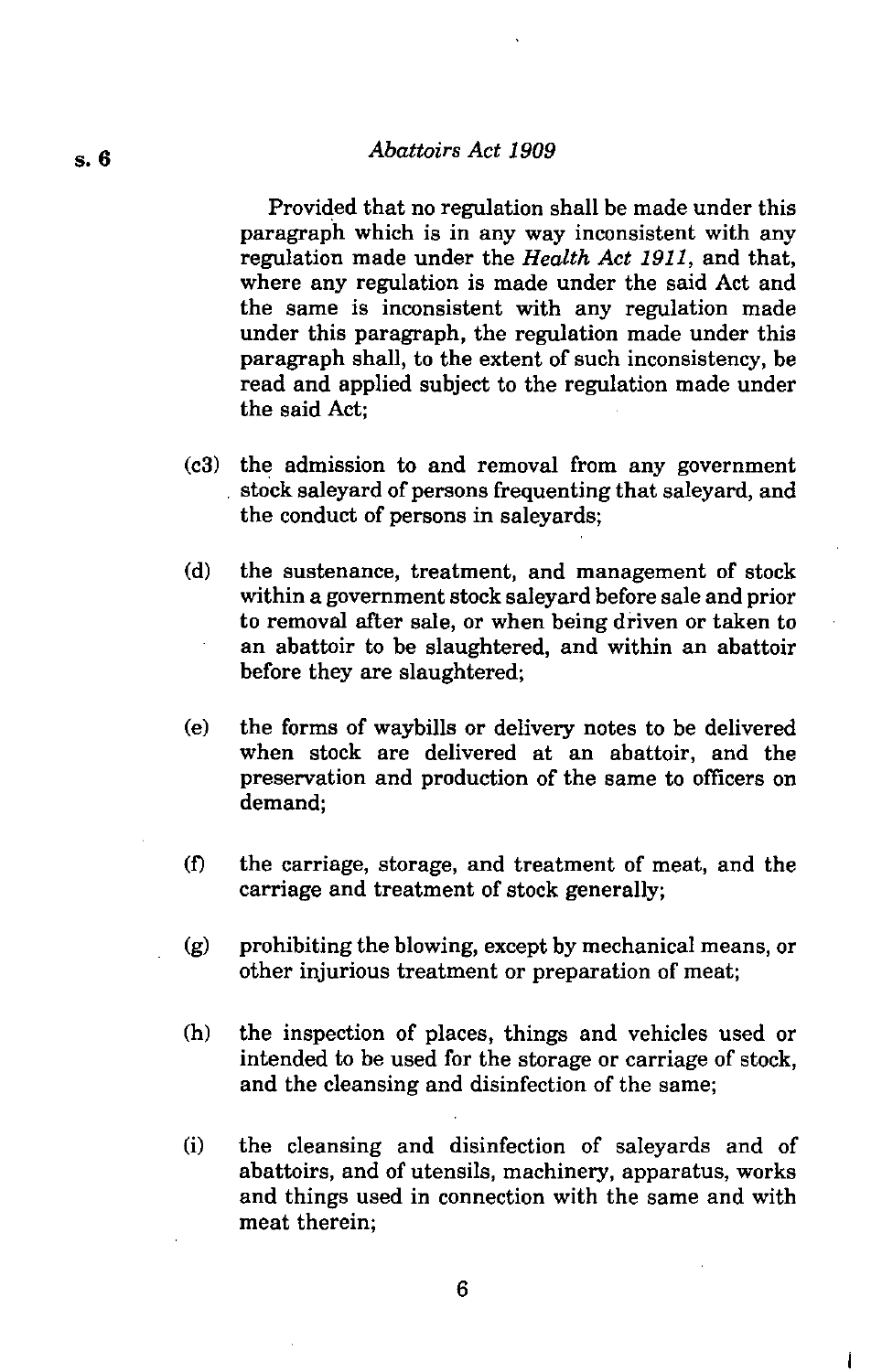- *Abattoirs Act 1909*<br>and disposal of blo (j) the removal and disposal of blood, offal, waste matter and filth in or from saleyards and abattoirs;
- (k) the preservation and production to officers, on demand, of skins, hides or other parts of stock slaughtered;
- (1) the use and treatment of diseased or suspected stock at abattoirs;
- (m) the destruction and disposal of stock affected or infected with disease, or reasonably suspected by any officer to be affected or infected with disease, without compensation to the owners thereof; ì.
- (n) the application or making of any test for the detection of disease in stock;
- (o) the records to be kept and the reports or returns to be made by persons in charge of abattoirs, saleyards, undertakings, or other activities of the Commission;
- (p) subject to the provisions of subsection (2), the imposition and collection of fees, charges, rents, and tolls, for the use of abattoirs, saleyards and other facilities maintained by the Commission, and of licence fees for licences granted by the Minister under paragraph (c1) for the purpose of defraying the expenses of inspection and of carrying this Act into effect;
- (q) all other matters and things necessary for the efficient administration of this Act.

(2) The Commission may, notwithstanding the provisions of any regulations made under subsection (1) in relation to the imposition and collection of fees, charges, rents or tolls for the use of abattoirs, saleyards or other facilities maintained by the Commission, grant, in such circumstances and on such terms and conditions as the Commission thinks fit, discounts and rebates on those fees, charges, rents or tolls.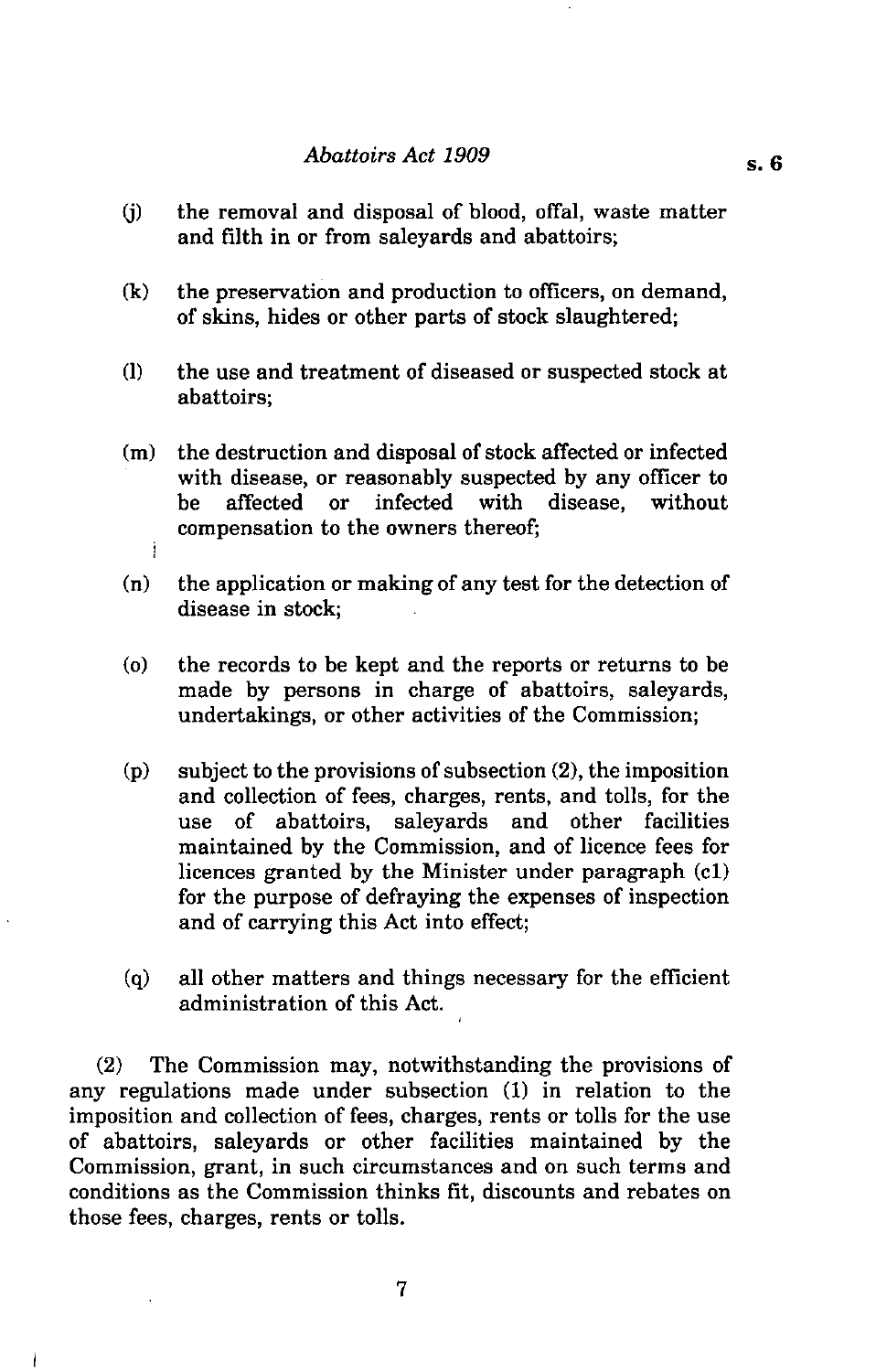*[Section 6 amended by No. 8 of 1941 s.2; No. 58 of 1952 s.7; No. 65 of 1963 s.6; No. 104 of 1970 s.2; No. 70 of 1975 s.14; No. 80 of 1978 s.2.]*

#### *Division 6 — Miscellaneous*

*[Heading inserted by No. 58 of 1952 s.8; amended by No. 70 of 1975 s.15.]*

#### Avoidance of existing licences

7. On this Act coming into force in any district, every registration of and licence issued for any abattoir or slaughter-house within such district under the provisions of the *Health Act 1898',* or any other Act, shall become void and of no effect except in the case of any abattoir established before the passing of this Act, and certified in writing by the Minister on the recommendation of the controller within 3 months after the passing of this Act to be an abattoir fit to continue registered and licensed under the provisions of the *Health Act 1898.3*

#### Officers may enter premises

8. Any officer appointed under this Act may at all times enter the premises of any person if such officer has reason to believe that any stock are slaughtered or kept for slaughter on such premises contrary to the regulations made under this Act.

Every person who, by himself or by any person in his employ, or acting by his direction or with his consent, refuses to admit, without any unnecessary delay, any officer demanding to enter any premises in pursuance of this section, commits an offence against this Act.

#### **Offences**

- 9. Any person who
	- (a) knowingly takes or assists in taking into an abattoir any stock affected with disease;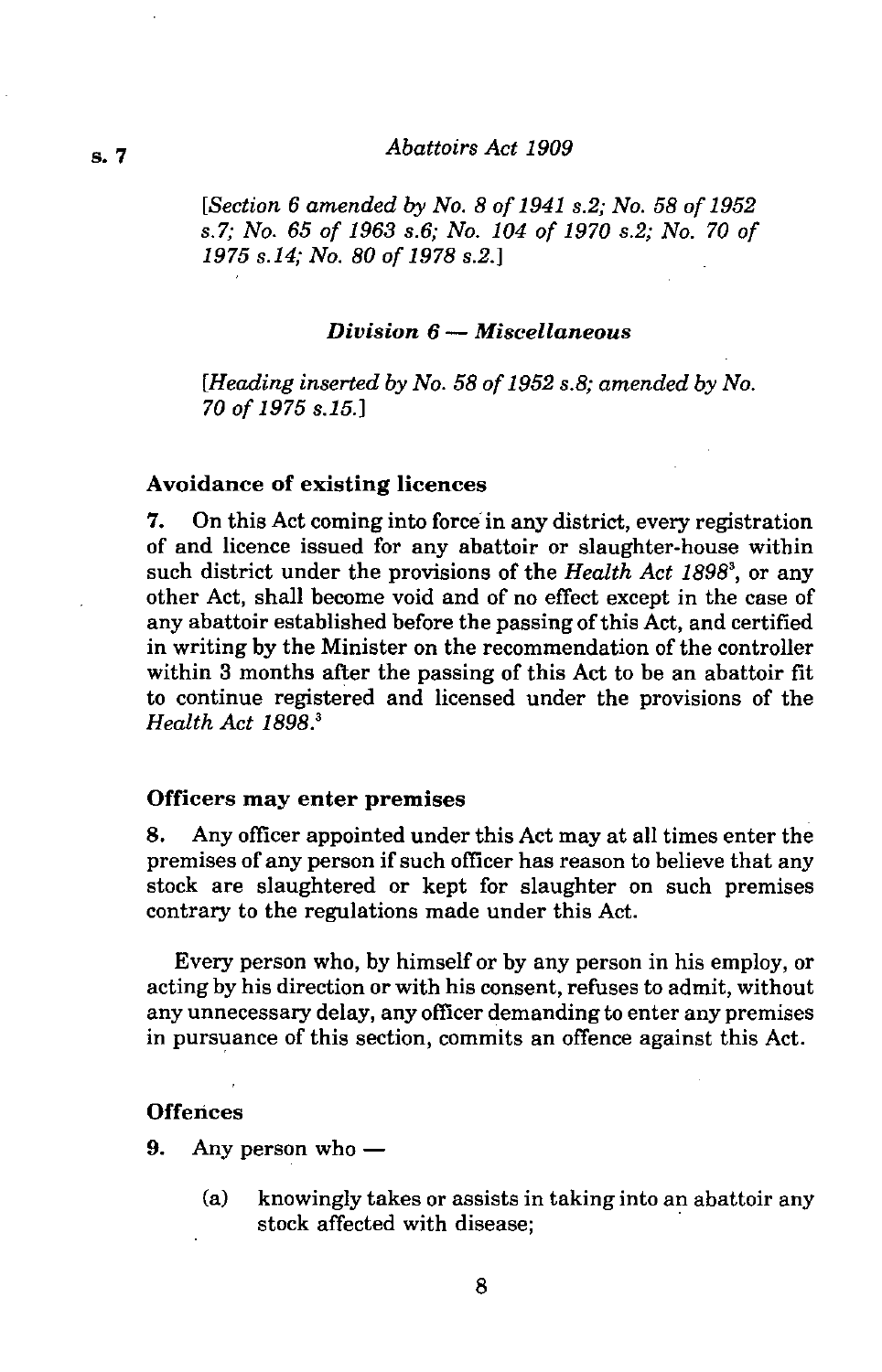- *Abattoirs Act 1909*<br>structs an officer in (b) resists or obstructs an officer in the course of his duty;
- (c) refuses to give information or gives false information in answer to any inquiry made by an officer in the course of his duty;
- (d) refuses or neglects to obey the written order of an officer;
- (e) refuses or neglects to deliver any way-bill or delivery note, or to keep any prescribed record or make any prescribed report, or to produce the same on demand when required so to do by an officer, or makes any false entry in any such way-bill, delivery-note, record or report;
- (f) refuses or neglects to give any prescribed notice,

commits an offence against this Act.

#### Penalties

10. Any person guilty of an offence against this Act, or of a breach of or offence against any regulation made under this Act, shall be liable on summary conviction to a penalty not exceeding \$2 000 or to imprisonment for any period not exceeding 6 months.

*[Section 10 amended by No. 113 of 1965 s.8; No. 20 of 1989 s.3.]*

#### Powers may be conferred on local authorities

11. (1) Except in relation to any abattoir for the time being managed by the Commission, the Governor may, by Order in Council, authorize any local authority, or any 2 or more local authorities jointly, to control and manager any abattoir to which the provisions of Part I, Division 3 apply or to exercise any of the powers in relation to an abattoir conferred on the Governor by this Act, but the power to make regulations shall only be exercisable subject to the approval of the Governor.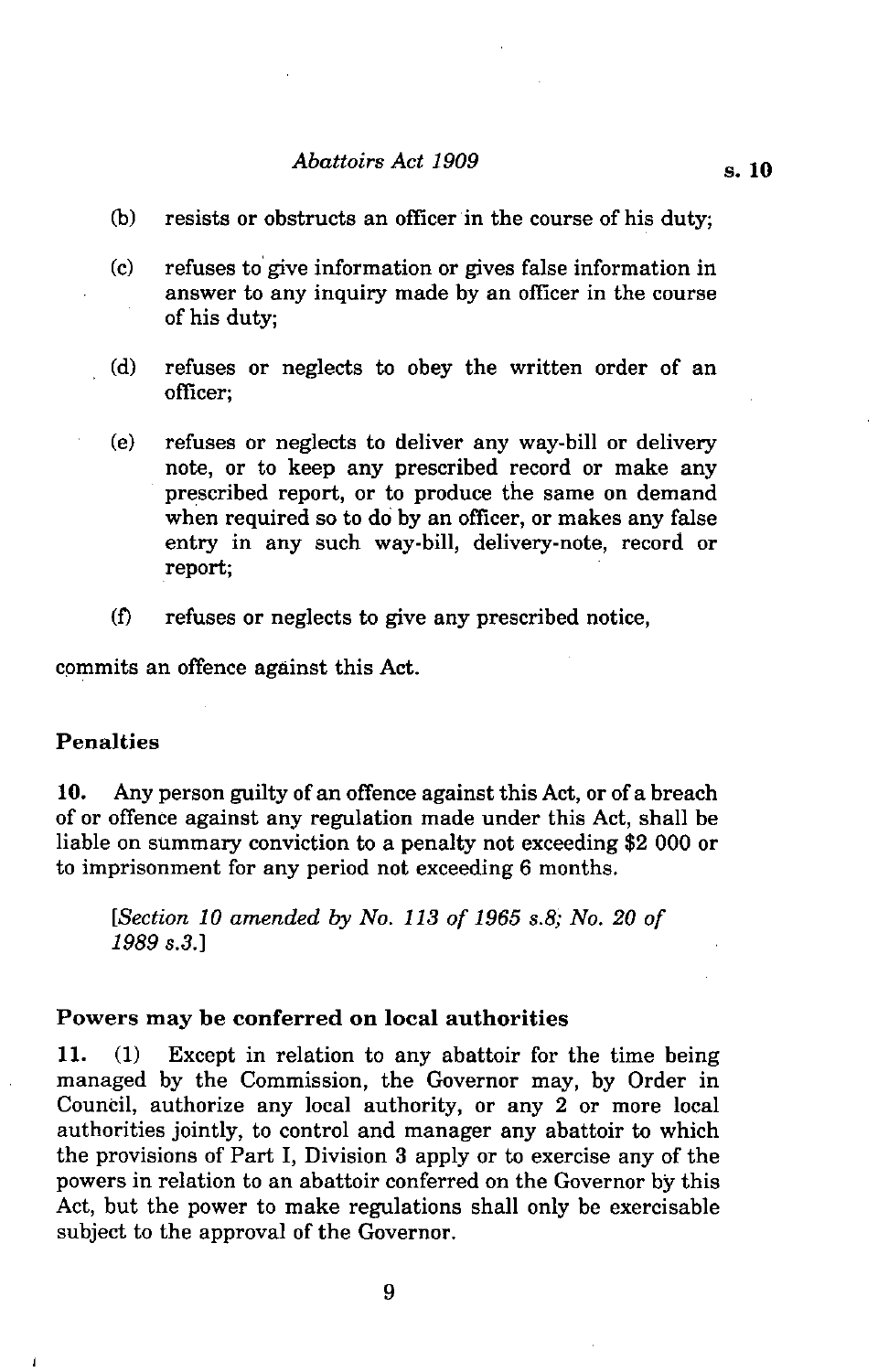(2) Any local authority to which such Order in Council applies may expend *its* ordinary revenue for the purposes of this Act.

(3) Any Order in Council made under this section may, at any time, be revoked by the Governor.

*[Section 11 amended by No. 58 of 1952 s.9; No. 70 of 1975 s.161*

 $\mathcal{L}_{\text{max}}$  , and  $\mathcal{L}_{\text{max}}$ 

s. 11

 $\sim 10$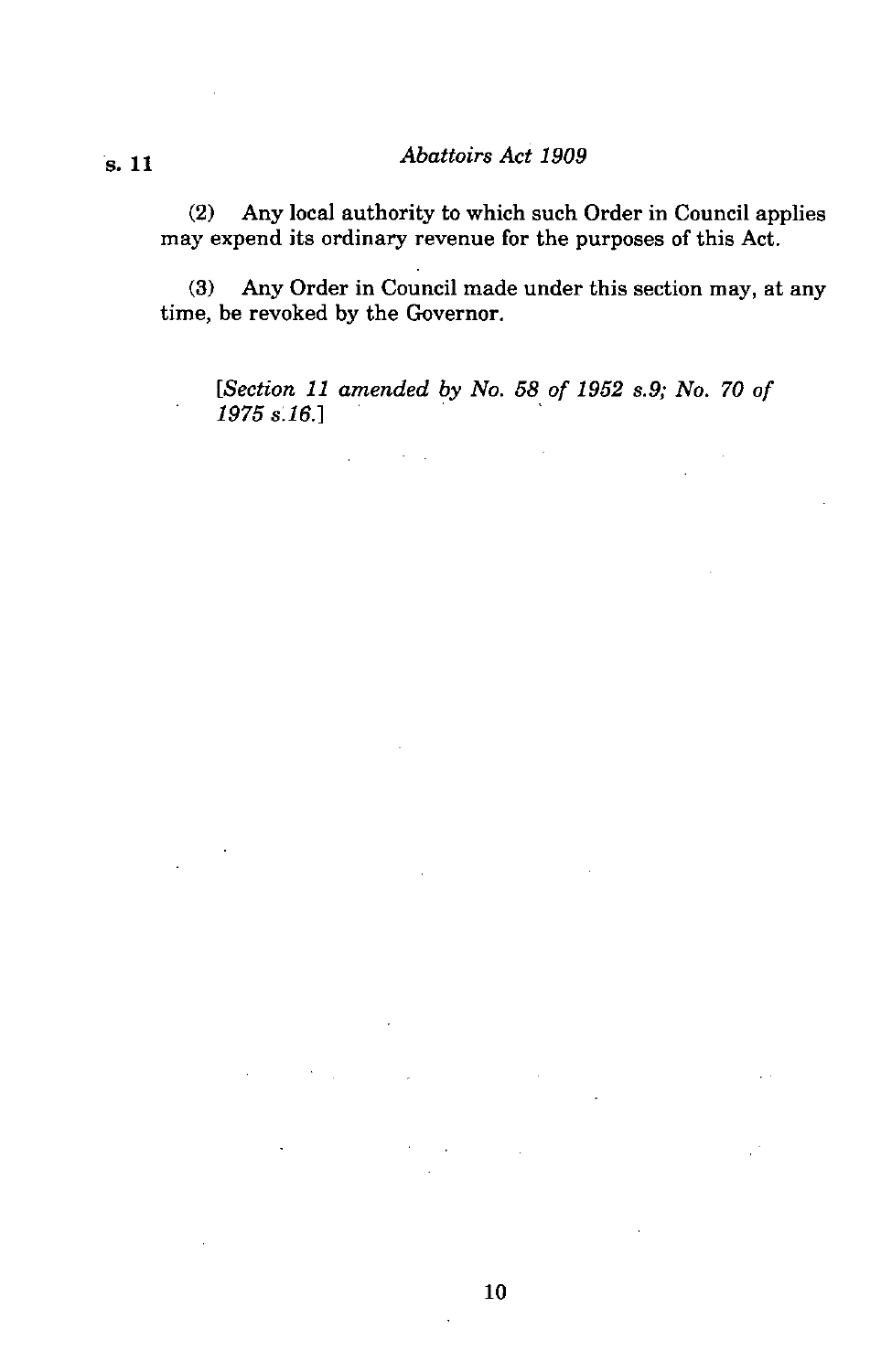# *Abattoirs Act 1909*  PART II — **WESTERN AUSTRALIAN MEAT COMMISSION**

*[Part 2 inserted by No. 58 of 1952 s.10;]*

*[Heading inserted by No. 70 of 1975 s.17.]*

*Division 1 — Constitution of the Commission*

*[Division heading inserted by No. 70 of 1975 s.17.]*

#### Commission

12. (1) On the appointed day a body to be known as the Western Australian Meat Commission shall be constituted as hereinafter provided.

- (2) The Commission shall consist of 5 members, of whom
	- (a) 4 members shall be appointed by the Governor on the nomination of the Minister made in accordance with subsection (2a); and
	- (b) one member shall, ex *officio,* be the person who is for the time being holding or acting in the office of General Manager and Chief Executive Officer.

*(2a)* For the purposes of subsection (2) (a) the Minister shall nominate —

- (a) a person to represent producers of livestock;
- (b) a person who, in the opinion of the Minister, is an expert in commerce;
- (c) a person who, in the opinion of the Minister, is an expert in industrial relations; and
- (d) a person to represent the Government.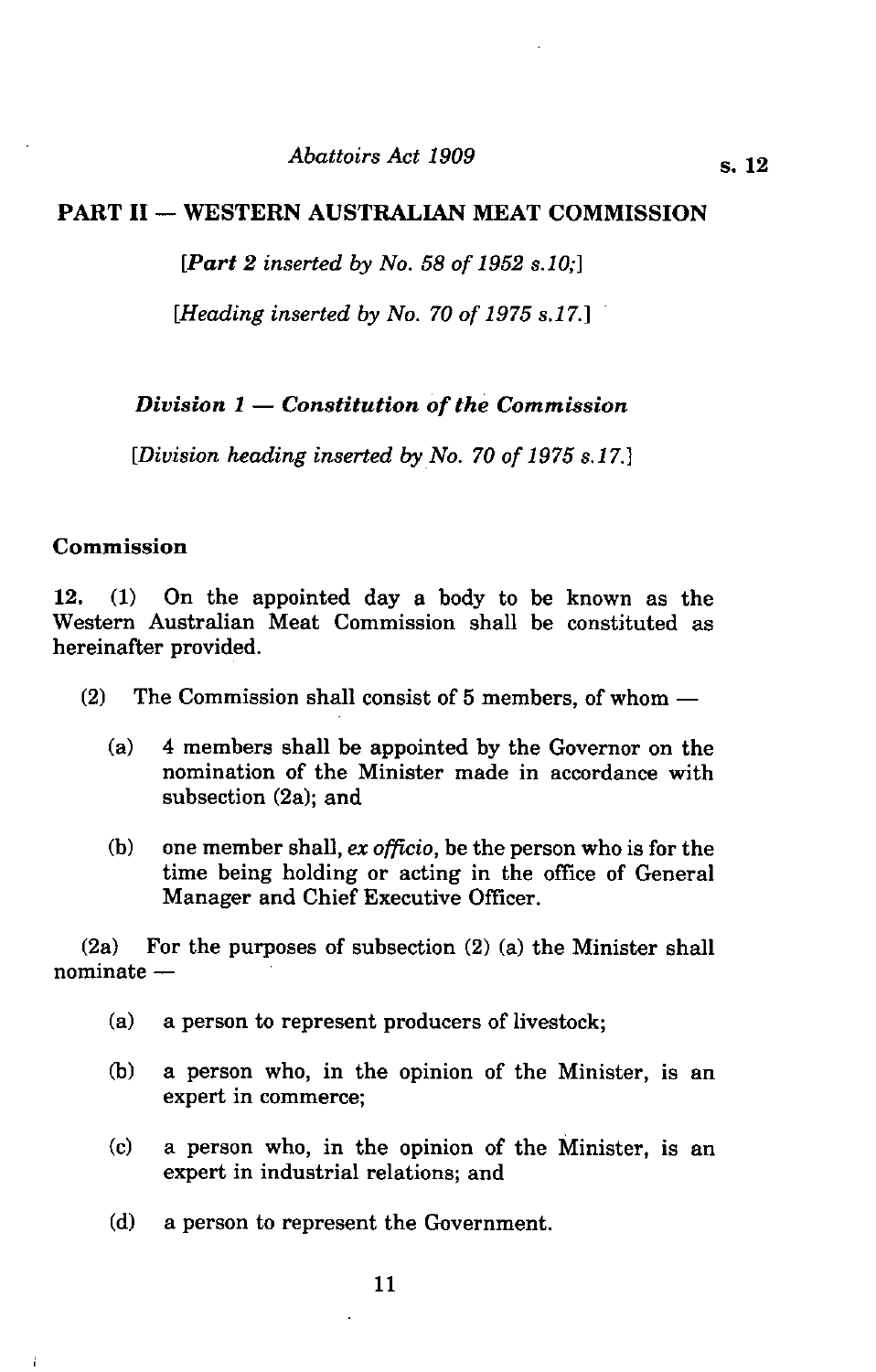(3) The Governor shall appoint one of the appointed members of the Commission to be Chairman of the Commission, and the member so appointed holds office as Chairman, unless he sooner resigns as Chairman, until the cessation of the term of his office as member that is current when he became Chairman, but he may be re-appointed as Chairman.

(4) Except as provided in subsection (5) each person appointed to office as a member of the Commission shall hold that office for a term of not more than 4 years and at the expiration of his term be eligible for re-appointment.

- (5) If an appointed member of the Commission
	- (i) is absent from his duties for a period of at least one month without the written consent of the Minister;
	- (ii) becomes of unsound mind, or is declared, under the provisions of any law for the time being relating to mental infirmity, incapable of managing his affairs;
	- (iii) becomes bankrupt or avails himself as a debtor of *a* law for the relief of bankrupt debtors;
	- (iv) resigns, attains the age of 70 years, or dies;
	- (v) without the written consent of the Minister participates or claims to be entitled to participate in the profit of or in a commission, benefit, or an emolument, arising from any contracts or agreements made by or on behalf of the Commission;
	- (vi) is guilty of misbehaviour or of incapacity,

his office on the Commission shall become vacant.

(6) Where an office of an appointed member of the Commission becomes vacant otherwise than by effluxion of the term for which the occupant is appointed, the Governor may appoint a person to the vacant office for the remainder of that term, and at the expiration of that remainder that person shall be eligible for re-appointment.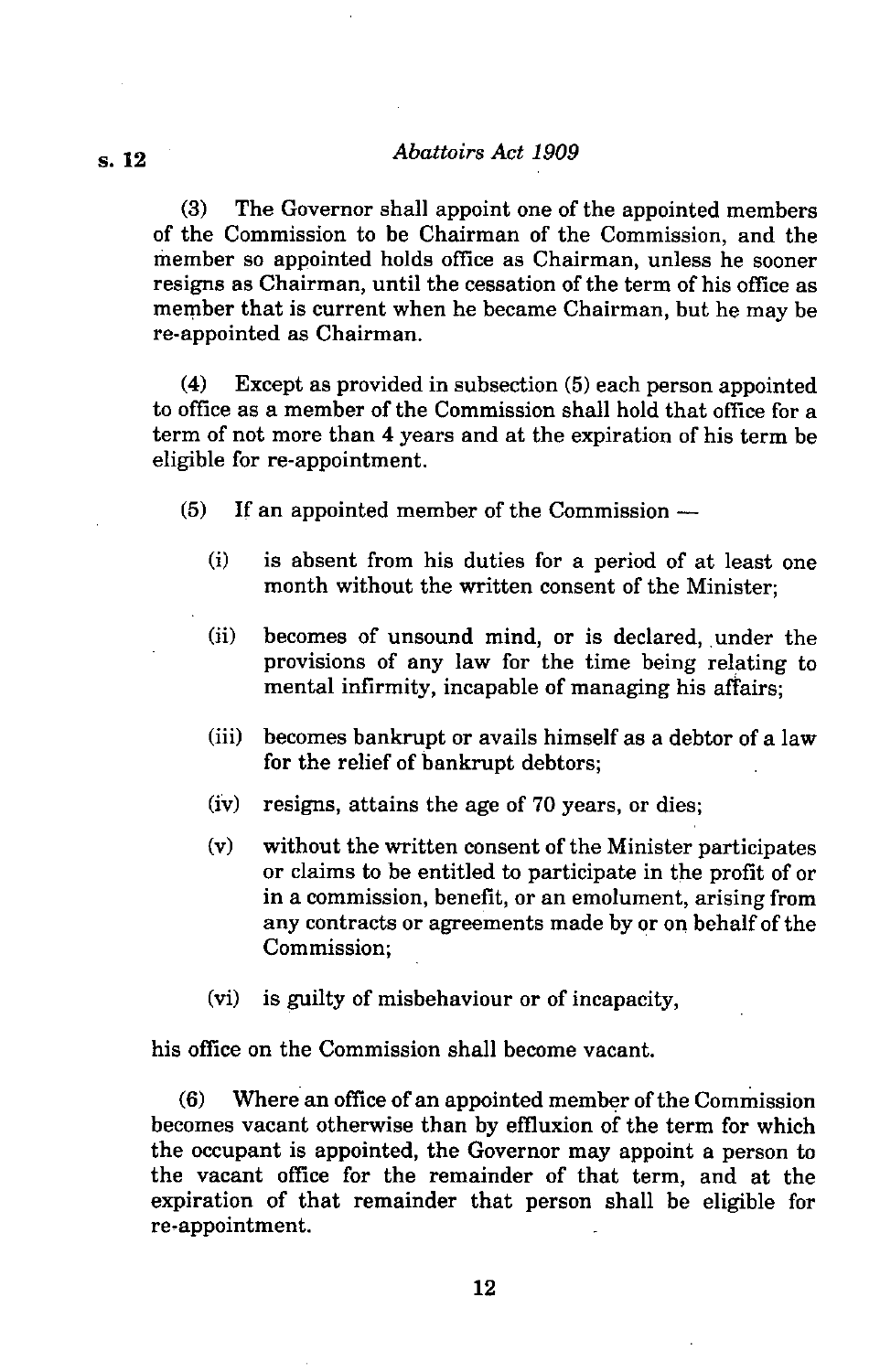- *Abattoirs Act 1909*<br>
or may appoint per (7) (a) The Governor may appoint persons having the same eligibility for appointment to the office of member of the Commission as that of the respective members of the Commission, to be deputies of the members.
	- (aa) The Governor may appoint another officer of the Commission to be the deputy of the General Manager and Chief Executive Officer in his capacity as a member.
	- $(b)$  In the absence or during the incapacity of a member, his deputy may act in his stead and shall have the same powers and duties as the member, if present, would have.

(8) The appointment of, and an act or a matter or thing done by a person as a deputy of the Chairman or of any of the other members of the Commission, as the case may be, or of a person to fill a vacancy in any of those offices shall not be questioned on the ground that the occasion for the appointment had not arisen or had ceased.

(9) Each member of the Commission and his deputy shall be entitled to such remuneration, allowances and leave of absence as is determined by the Governor.

(10) A resolution agreed to by a majority of the appointed members of the Commission present at the meeting shall be the resolution of the Commission, and in the event of the votes being otherwise equal the Chairman shall have *a* casting vote in addition to his deliberative vote.

*(11) (a)* 3 of the appointed members of the Commission shall form a quorum and shall have all the powers and duties conferred upon the Commission by the provisions of this Act.

[(b) *repealed]*

(12) (a) Subject to the provisions of paragraph (b) the convention of meetings and conduct of proceedings of the Commission shall be as prescribed by the regulations, and until so prescribed shall be regulated by the Commission.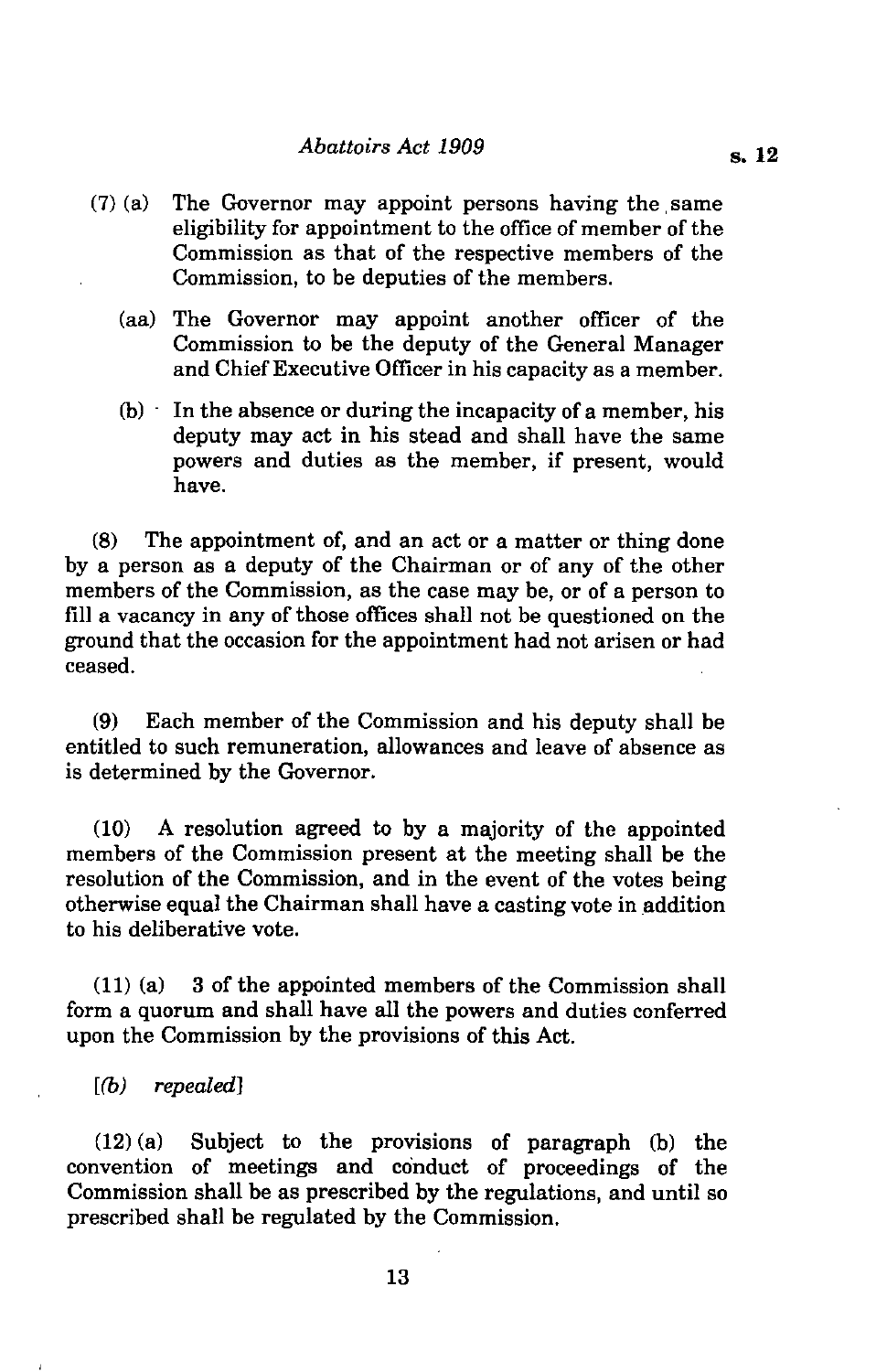(b) The General Manager and Chief Executive Officer or his deputy is not entitled to vote on any question arising at a meeting of the Commission, and an appointed member is entitled to one vote only.

(13) The Commission shall keep a record of its meetings and proceedings.

*[Section 12 inserted by No. 58 of 1952 s.10; amended by No. 70 of 1975 s.18; No. 57 of 1978 s.2; No. 68 of 1981 s.2; No. 107 of 1985 s.29.1*

#### Penalty for participation in contracts

**13.** (1) A member of the Commission who without the written consent of the Minister, participates or claims to be entitled to participate in the profit of, or in a commission, benefit, or an emolument arising from a contract or an agreement made by or on behalf of the Commission, commits a misdemeanour:

Penalty: Imprisonment for 3 years.

(2) A party to a contract or an agreement mentioned in subsection (1), who without the written consent of the Minister allows a member of the Commission to participate in a profit, or receive a commission or benefit, or an emolument mentioned in that subsection, commits a misdemeanour:

Penalty: Imprisonment for 3 years.

(3) The consent of the Minister may be given generally or in a particular case or in a class of case.

(4) This section does not apply to any contract or agreement relating to the employment of the General Manager and Chief Executive Officer.

*[Section 13 inserted by No. 58 of 1952 s.10; amendediby No. 70* of *1975 s.19; No. 107* of *1985 s.30.]*

s. 13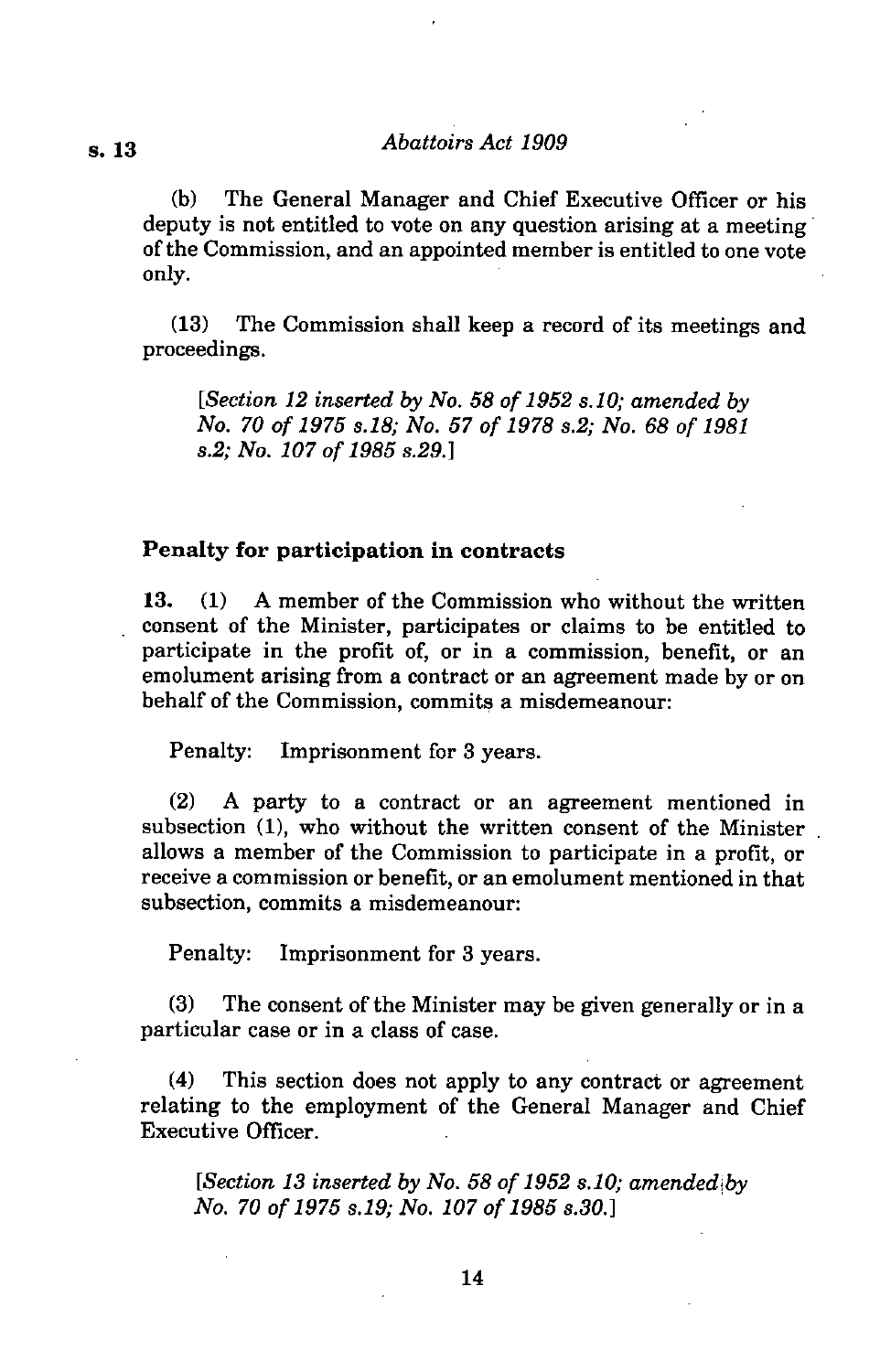# *Abattoirs Act 1909*<br>*Functions of the Division 2 — Functions of the Commission*

*[Division heading inserted by No. 58 of 1952 s.10.]*

#### Changes affecting existing bodies corporate

14. (1) On and after the appointed day the body corporate hitherto constituted under this Act by the name "The Midland Junction Abattoir Board" shall be preserved and continue in existence as a body corporate under and subject to the provisions of this Act by the name "Western Australian Meat Commission", but so that the corporate identity of the body corporate and its rights, powers, functions, duties and liabilities are not affected.

(2) A reference to The Midland Junction Abattoir Board, whether by use of that name or a similar or abbreviated form of that name —

- (a) in a law of the State passed or made before the appointed day;
- (b) in any document or other instrument made, executed, entered into or done before the appointed day; or
- (c) made before the appointed day in any other manner,

shall, unless the context is such that it would be incorrect or inappropriate so to do, be read and construed as a reference to the Commission.

(3) For the purposes of this section the term "law **of the** State" means —

- (b) regulations, rules or by-laws having effect by virtue of an Act; and
- (c) an instrument having effect by virtue of any such Act, regulations, rules or by-laws.

<sup>(</sup>a) an Act;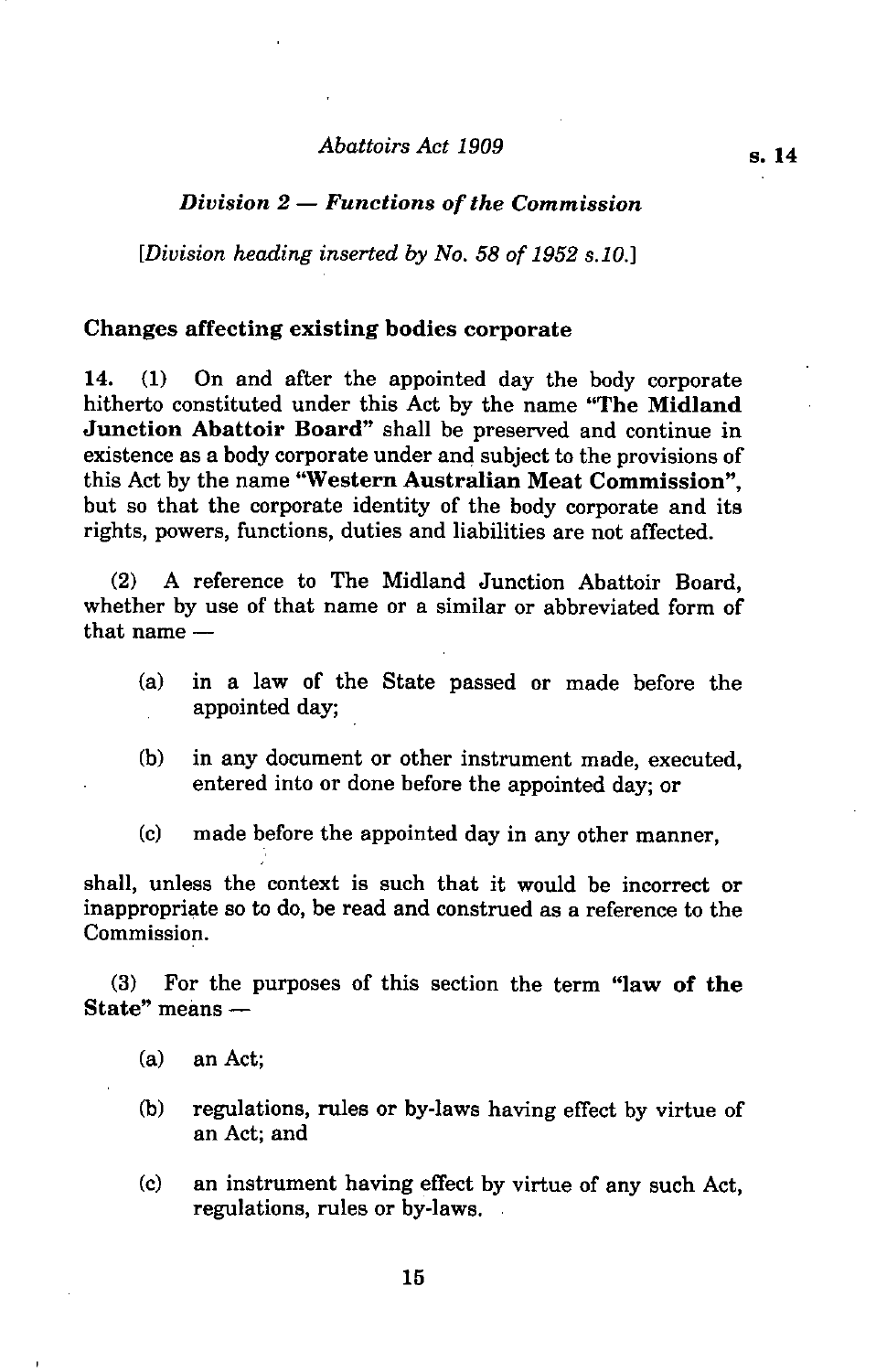(4) The provisions of this section shall have effect *mutatis mutandis* in relation to The West Australian Meat Export Works established as a State trading concern under that name pursuant to section 3 of the *West Australian Meat Export Works Act 1942 ,* and to the minister of the Crown charged with the administration of the *State Trading Concerns Act 1916, in* so far as under that Act he in the capacity of a body corporate was concerned in the management of The West Australian Meat Export Works, and without further or other assurance on and after the appointed day all the property, rights, interests and liabilities of that State trading concern shall be and become the property, rights, interests and liabilities of the Commission.

*[Section 14 inserted by No. 70 of 1975 s.20.]*

#### Power of Commission relating to property

- **15.** (1) In this section
	- "property" means real and personal property of every kind and includes any estate or interest in real and personal property;
	- "to acquire" means to acquire by purchase absolutely or on terms, exchange, gift, lease, a letting agreement, licence, and bailment;
	- "to dispose of" means to dispose of by sale absolutely or on terms, exchange, lease, letting, licence, and bailment.
	- (2) Subject to the Minister the Commission is authorized
		- (a) to maintain and manage the Midland Junction Abattoir, the undertaking hitherto known as The West Australian Meat Export Works, and such other abattoirs or undertakings in the meat industry as the Minister may from time to time direct;

16

s. 15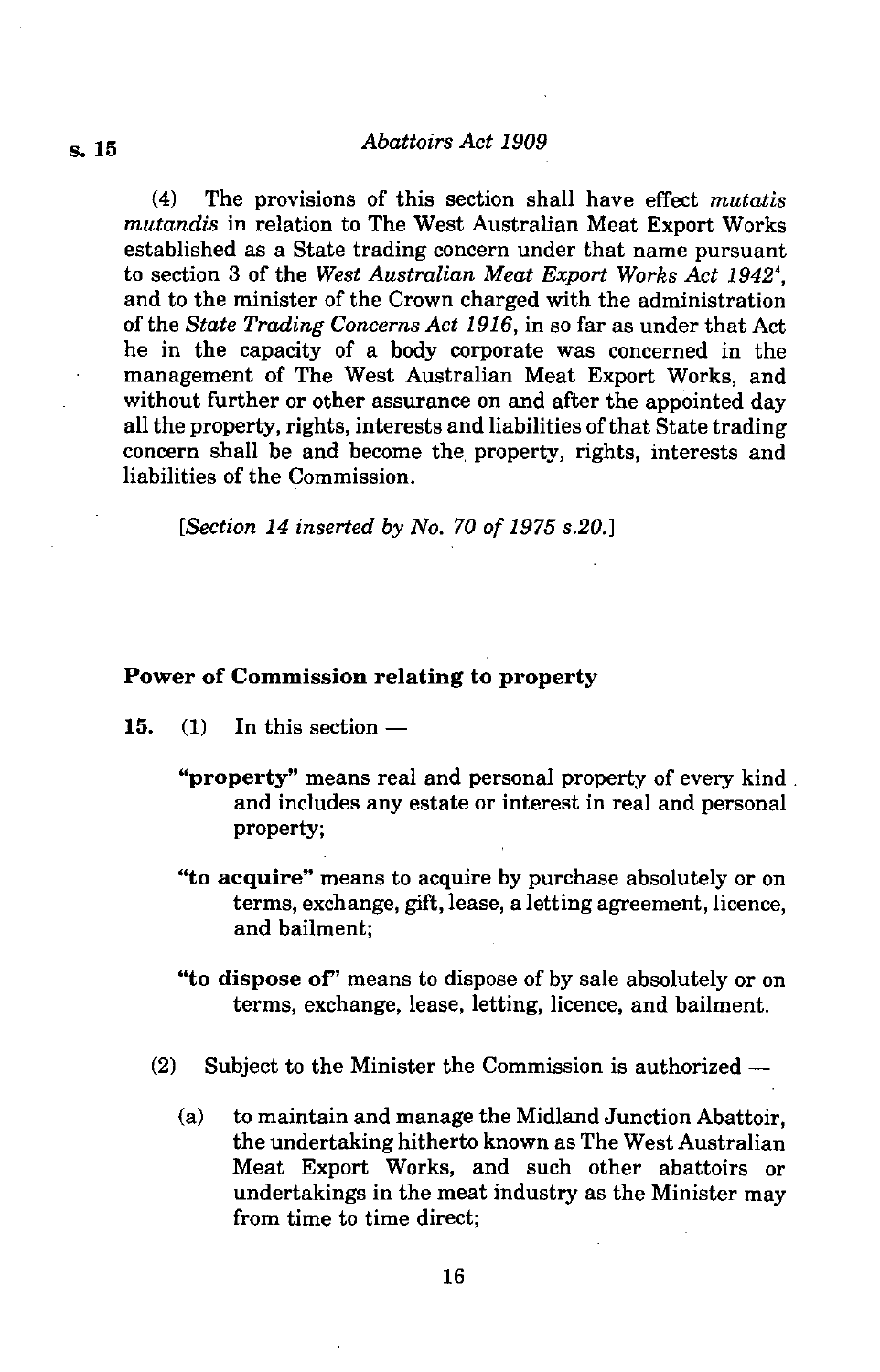- *Abattoirs Act 1909*  (b) for the purposes of carrying out the objects of this Act in relation to abattoirs, saleyards, and other undertakings, trading and activities in the meat industry —
	- (i) to employ under contracts of service or engage under contracts for service persons as Commission employees and in particular may employ and engage a person to be the General Manager and Chief Executive Officer of the Commission;
	- (ii) to enter into contracts;
	- (iii) to establish and maintain reserve funds;
	- (iv) to acquire and dispose of property;
	- (v) with the prior consent in writing of the Treasurer of the State, to borrow money by the issue of debentures, debenture stock, bonds, mortgages or any other securities founded or based upon all or any of the property of the Commission or without any security and upon such terms and conditions as the Commission, with the prior approval of the Treasurer thinks fit; and the Commission may with that approval and on such terms and conditions borrow money on overdraft from any bank approved by the Treasurer;
	- (vi) to erect, equip, furnish, alter, demolish, replace and maintain buildings and plant;
	- *[(vii) deleted]*
	- (viii) to assume responsibility for and manage saleyards; and
	- (ix) to do such other things as are in the opinion of the Minister necessary in the public interest in relation to the meat industry;

but shall not, without the written approval of the Minister, enter into a contract involving a sum of more than \$10 000 or such lesser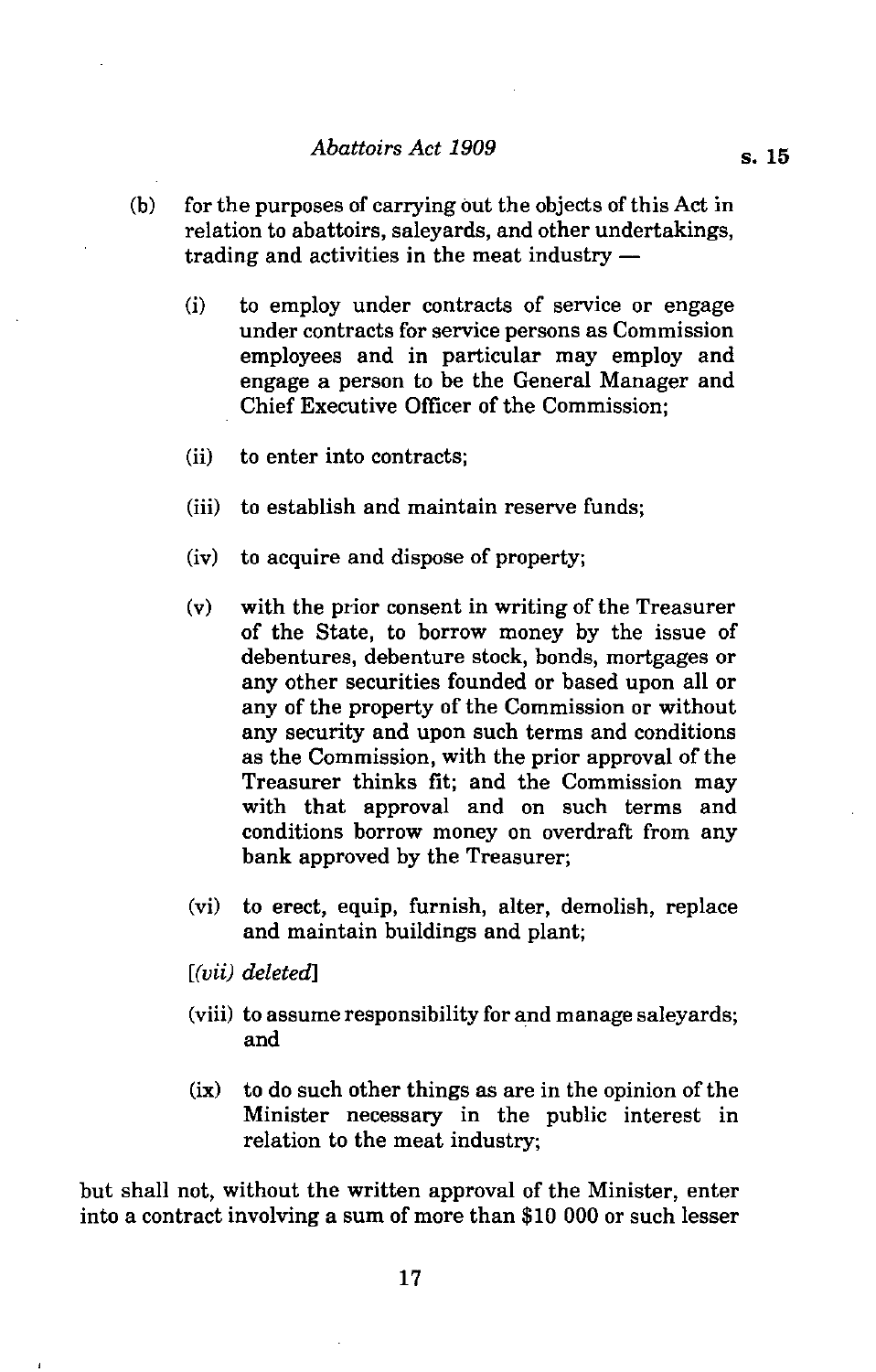figure as he may from time to time direct to acquire or to dispose of land, buildings, plant or equipment.

(2a) Notwithstanding anything in subsection (2), to the extent that there is in the case of a person who is employed under that subsection to be the General Manager and Chief Executive Officer of the Commission or any other Commission employee and who is a member of the Senior Executive Service within the meaning of the *Public Service Act 1978 an* inconsistency between this Act and that Act that Act shall prevail.

(3) To the intent that the assets of the Commission and the services of the Commission employees may be utilised to the maximum practicable extent consistent with the making of profits or the producing of revenue, the Commission, subject to the Minister, is authorized to carry on any trade that in the opinion of the Commission can conveniently be carried on in conjunction with the activities of the Commission under this Act, whether or not that trade is directly related to the meat industry, but only in so far as that trade may be necessary in the interests of the meat industry.

(4) The carrying on by the Commission of a trade authorized by subsection (3) shall be deemed to be a proper exercise of the powers of management conferred on the Commission by this Act notwithstanding that it may be beyond the usual functions of the Commission.

(5) Notwithstanding anything in this section, the Commission shall not engage in trade in meat, meat products or livestock, other than products described in subsection (6).

(6) The Commission may engage in trade in —

- (a) tallow, meatmeal, blood meal, or any other meat product not intended for human consumption that is or are normally sold as part of the operations of an abattoir; and
- (b) lungs, spleens, glands and other by-products of slaughtering owned by the Commission and intended for human consumption.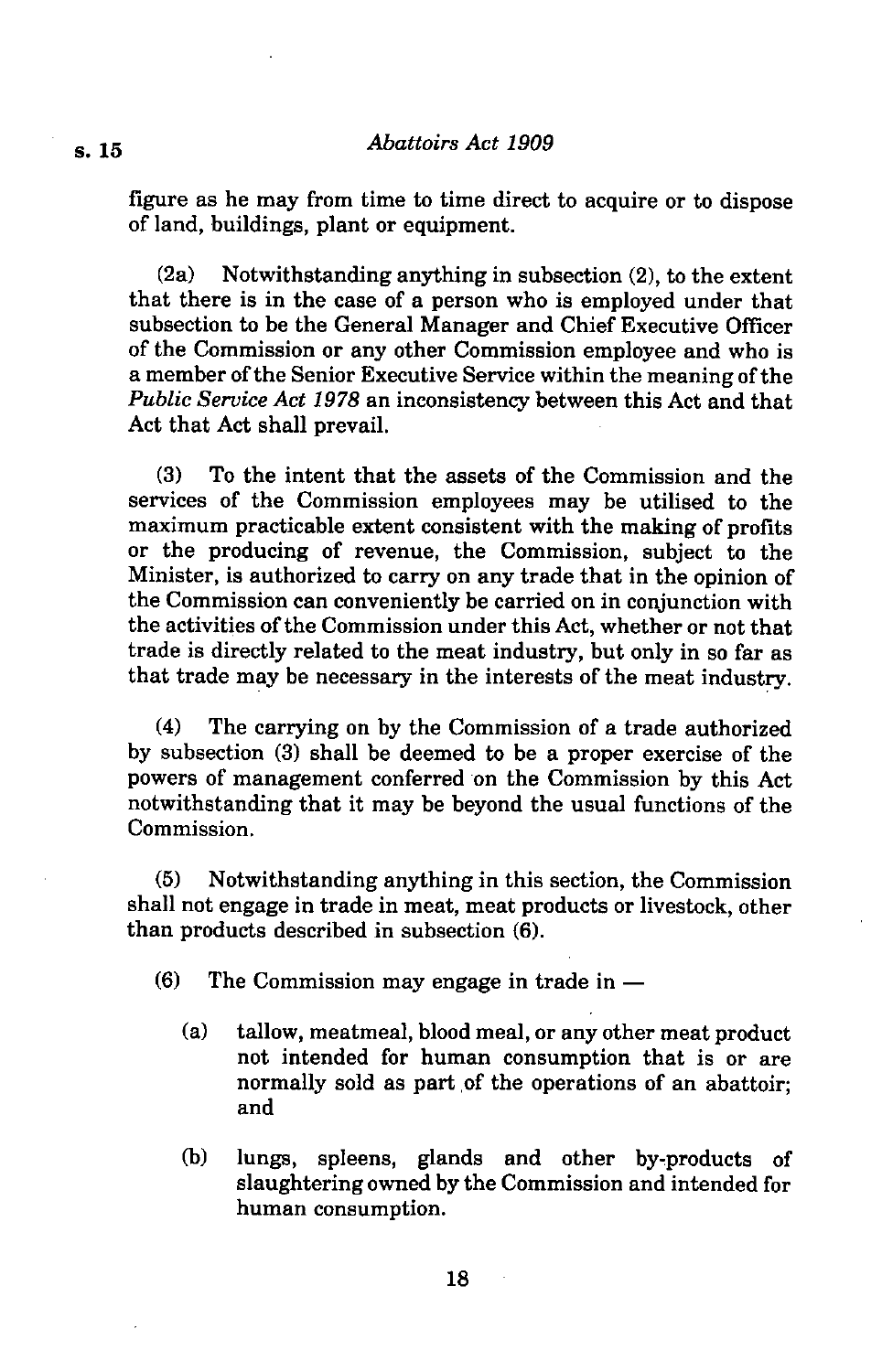*Abattoirs Act 1909*<br>*d by No. 58 of 1952 [Section 15 inserted by No. 58 of 1952 s.10; amended by No. 65 of 1963 8.7; No. 64 of 1964 s.2; No. 113 of 1965 s.8; No. 28 of 1971 s.2; No. 70 of 1975 s.21; No. 107 of 1985 s.31; No. 110 of 1987 s.3; No. 113 of 1987/8.32.]*

#### Borrowing by the Commission

15A. (1) The Commission shall not borrow money otherwise than in accordance with section 15  $(2)$  (b) (v) or section 17  $(3)$ .

(2) The Treasurer of the State may from time to time, upon and subject to such terms and conditions as he thinks fit, and without further authority than this section, guarantee on behalf of the Crown in right of the State, the due redemption of any principal moneys borrowed by the Commission pursuant to section 15 (2) (b) (v) and the due payment of all interest thereon.

(3) The Treasurer of the State shall cause any money required to fulfil any guarantee given by him under this section, to be paid out of the Consolidated Revenue Fund which is hereby to the necessary extent appropriated accordingly, and shall cause any sums received or recovered by the Treasurer from the Commission or otherwise in respect of a sum so paid by the Treasurer to be paid into the Consolidated Revenue Fund.

*[Section 15A inserted by No. 64 of 1964 s.3; amended by No. 70 of 1975 s.22; No. 98 of 1985 s.3.]*

#### Costs of administration

16. The cost of the administration of this Act and the management of the abattoirs, undertakings, saleyards and other activities of the Commission shall be paid from the Western Australian Meat Commission Fund referred to in section 17.

*[Section 16 inserted by No. 70 of 1975 s.23.]*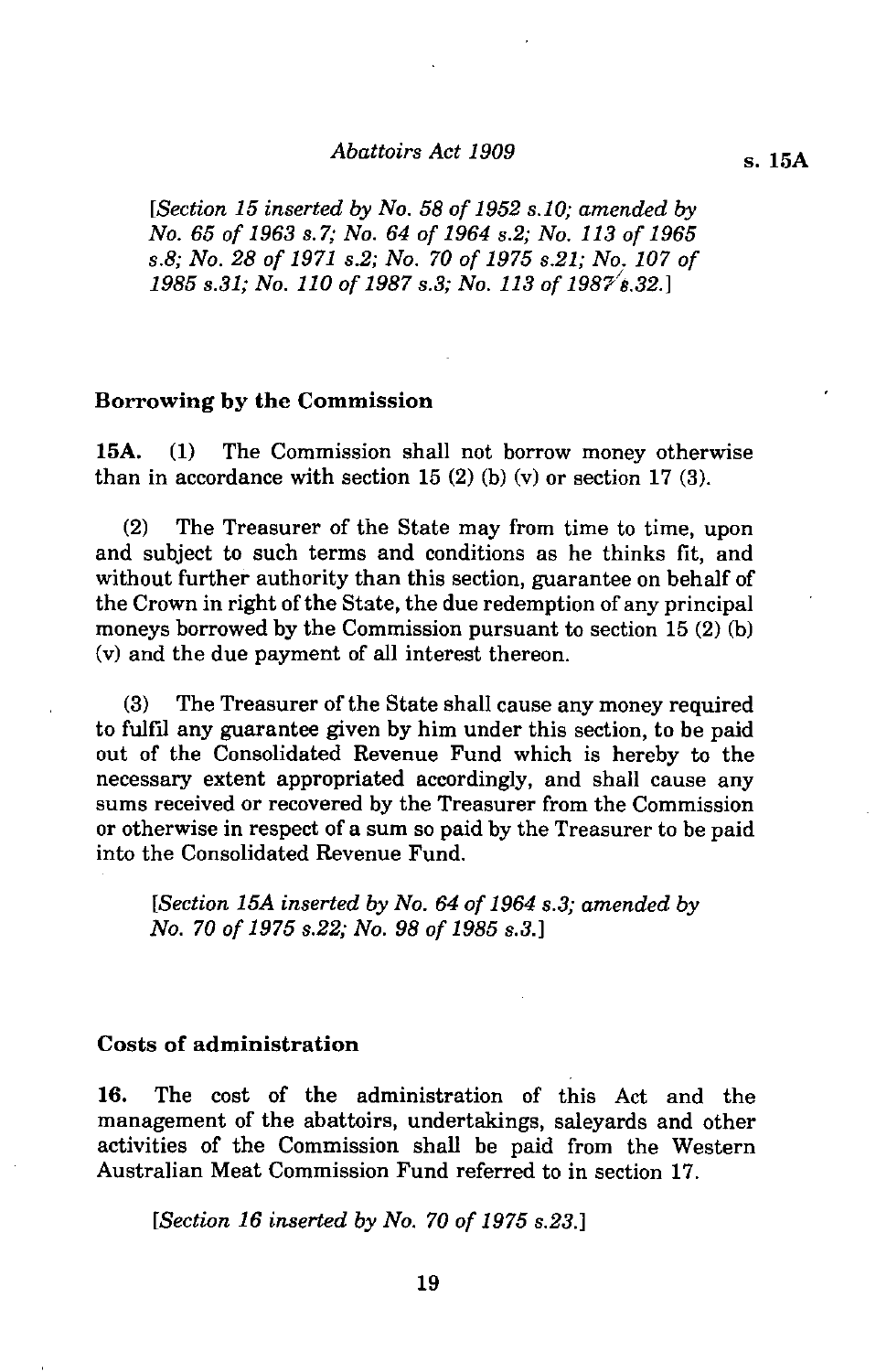The Fund

17. (1) There shall be a fund called the Western Australian Meat Commission Fund.

- $(2)$  The Fund
	- (a) shall be kept and operated in the manner prescribed by the regulations;
	- (b) shall comprise
		- (i) money derived from the management of the abattoirs, undertakings, saleyards and other activities of the Commission;
		- (ii) fees, charges, rents, tolls, and other payments received by the Commission;
		- (iii) money in reserves vested in or established by the Commission and maintained by the Commission;
		- (iv) property and investments in which money is invested by the Commission;
		- (v) money derived from that property and those investments;
		- (vi) money derived from transactions relating to that property and those investments;
		- (vii) such money as may from time to time be appropriated by Parliament to the funds of the Commission;
		- (viia) money borrowed or raised by the Commission pursuant to section 15 $(2)$  $(b)$  $(v)$ ;
		- (viii) money advanced to the Commission by the Treasurer; and
		- (ix) such other money as is prescribed by the regulations.

s. 17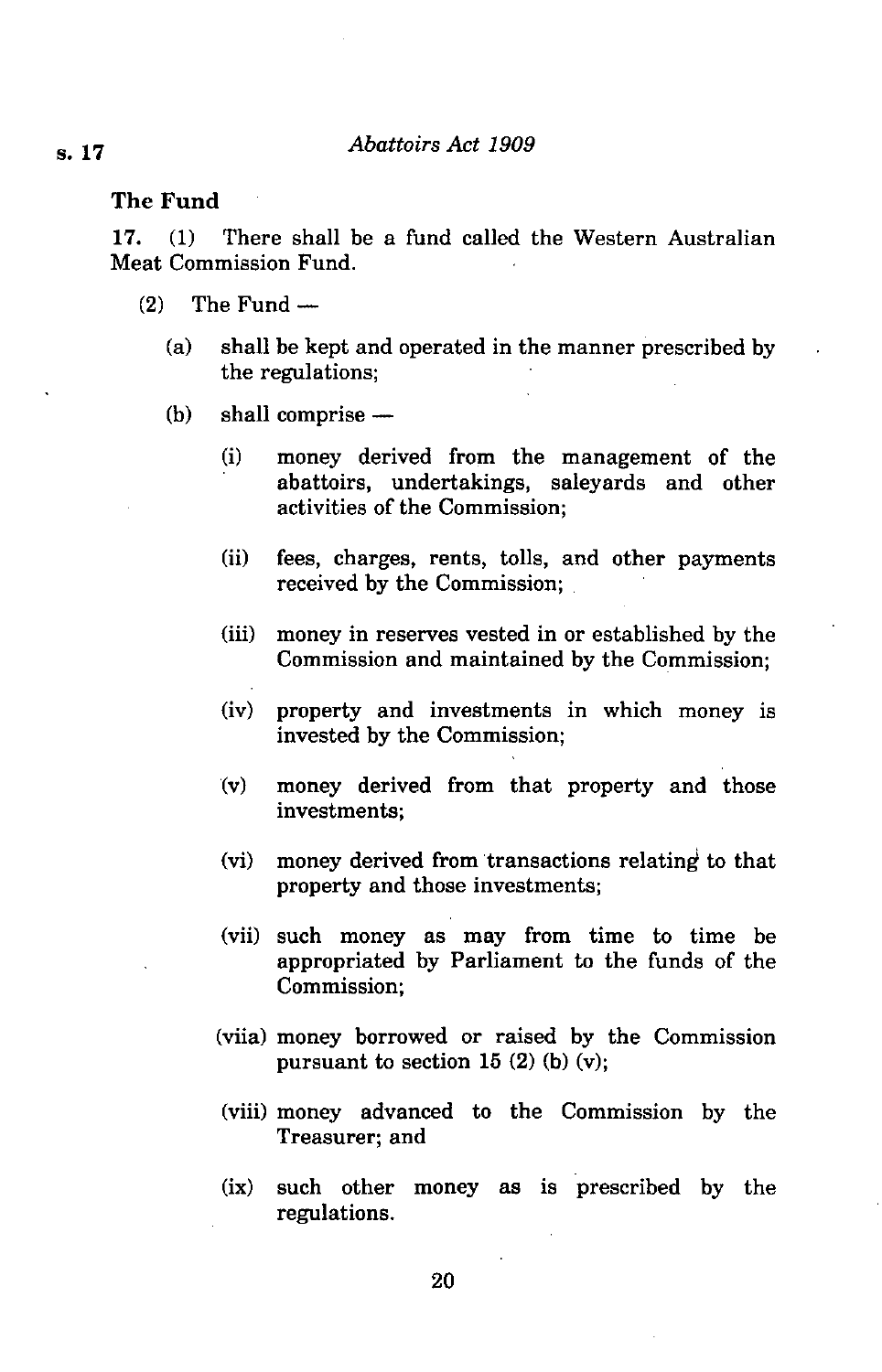*Abattoirs Act 1909*<br>y time the Commissi (3) (a) Where at any time the Commission is unable to meet its commitments from the Fund the Commission may borrow from the Treasurer the amount required in order to enable the Commission to do so.

(b) The amount of an advance made under paragraph (a) with interest at such rate as the Treasurer determines from time to time shall be a first charge upon the Fund and repayable out of the Fund on demand by the Treasurer.

*[Section 17 inserted by No. 58 of 1952 s.10; amended by No. 64 of 1964 s.4; No. 70 of 1975 s.24; No. 98 of 1985 s.3.]*

#### Power to invest

18. With the approval of the Minister the Commission may invest so much of the Fund as is not immediately required for the purposes of this Act, in investments approved by the Minister.

*[Section 18 inserted by No. 58 of 1952 s.10; amended by No. 70 of 1975 s.25.]*

#### *Division 3 — Transfer of Maintenance and Management Functions to the Commission*

*[Division heading inserted by No. 58 of 1952 s.10; amended by No. 70 of 1975 s.26.]*

#### Transfer of functions

19. (1) For the purposes of this section —

"functions" includes powers, rights, benefits, and obligations.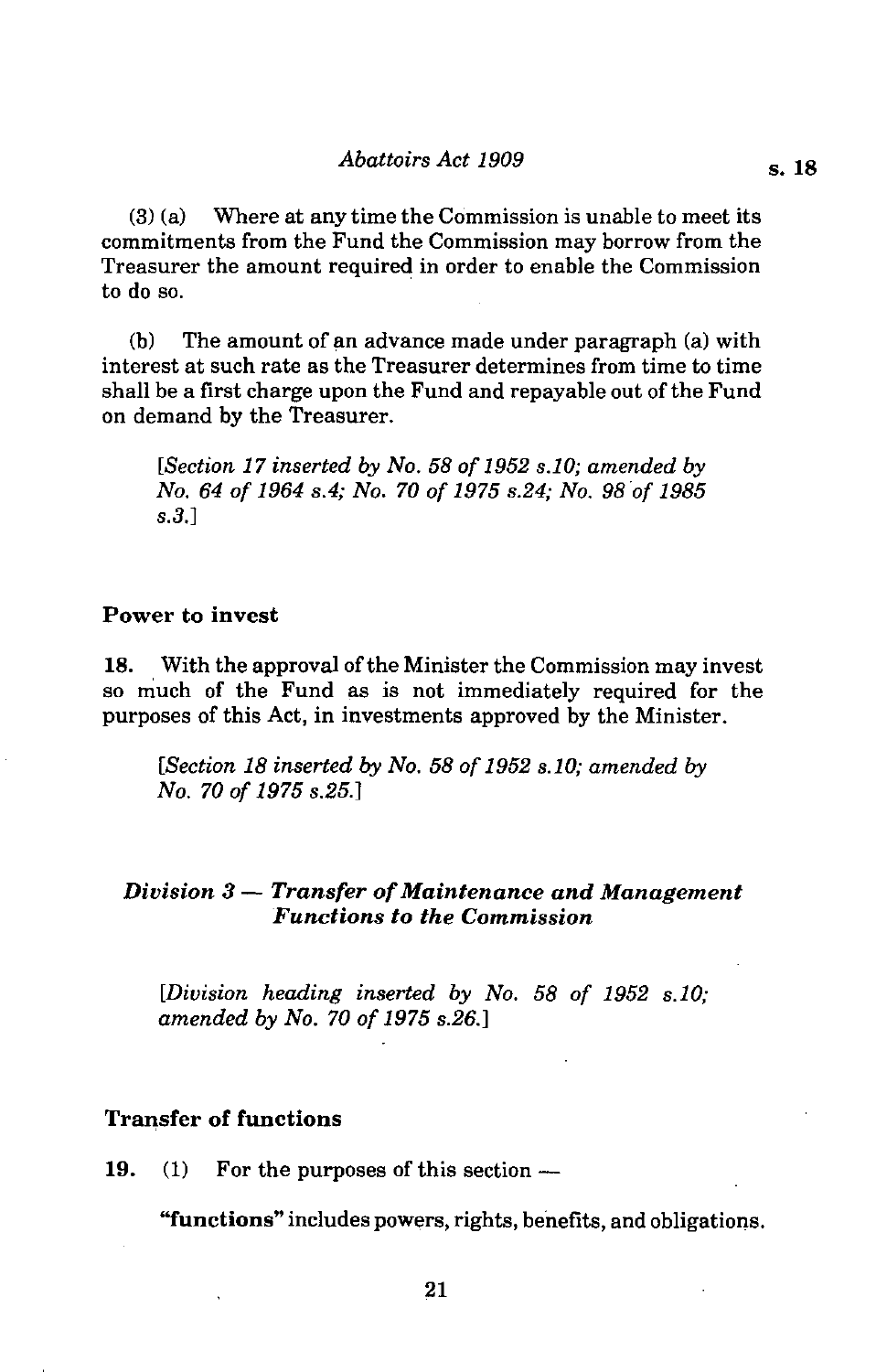- (2) On the appointed day
	- (a) The Midland Junction Abattoir Board as theretofore constituted shall cease to maintain and manage the Midland Junction Abattoir and the saleyard maintained under the *Government Stock Saleyards Act 1941 <sup>5</sup> ,* as an adjunct to that abattoir;
	- (b) the Minister having the administration of the trading concern known as the West Australian Meat Export Works under the *State Trading Concerns Act 1916,* shall cease to administer that undertaking; and
	- (c) the Minister administering the *Government Stock Saleyards Act 1941 <sup>5</sup> ,* shall cease to maintain and control the stockyards established under that Act,

and those several functions and all property of whatever kind certified by the Auditor General as being comprised therein shall by virtue of this Act be transferred to the Commission.

(3) If anything has been commenced by or with the authority or on behalf of a person who was immediately before the appointed day responsible in relation to the functions or property transferred by this section, the Commission is authorized to carry on and complete it.

(4) If at the appointed day legal proceedings relating to or arising out of the functions or property transferred by this section are pending the Commission may be substituted as a party to those proceedings, which shall not abate because of the operation of subsection (2).

*[Section 19 inserted by No. 58 of 1952 s.10; amended by No. 70 of 1975 s.27.]*

#### *Division 4 — Accounts and Miscellaneous*

*[Division heading inserted by No. 58 of 1952 s.10.]*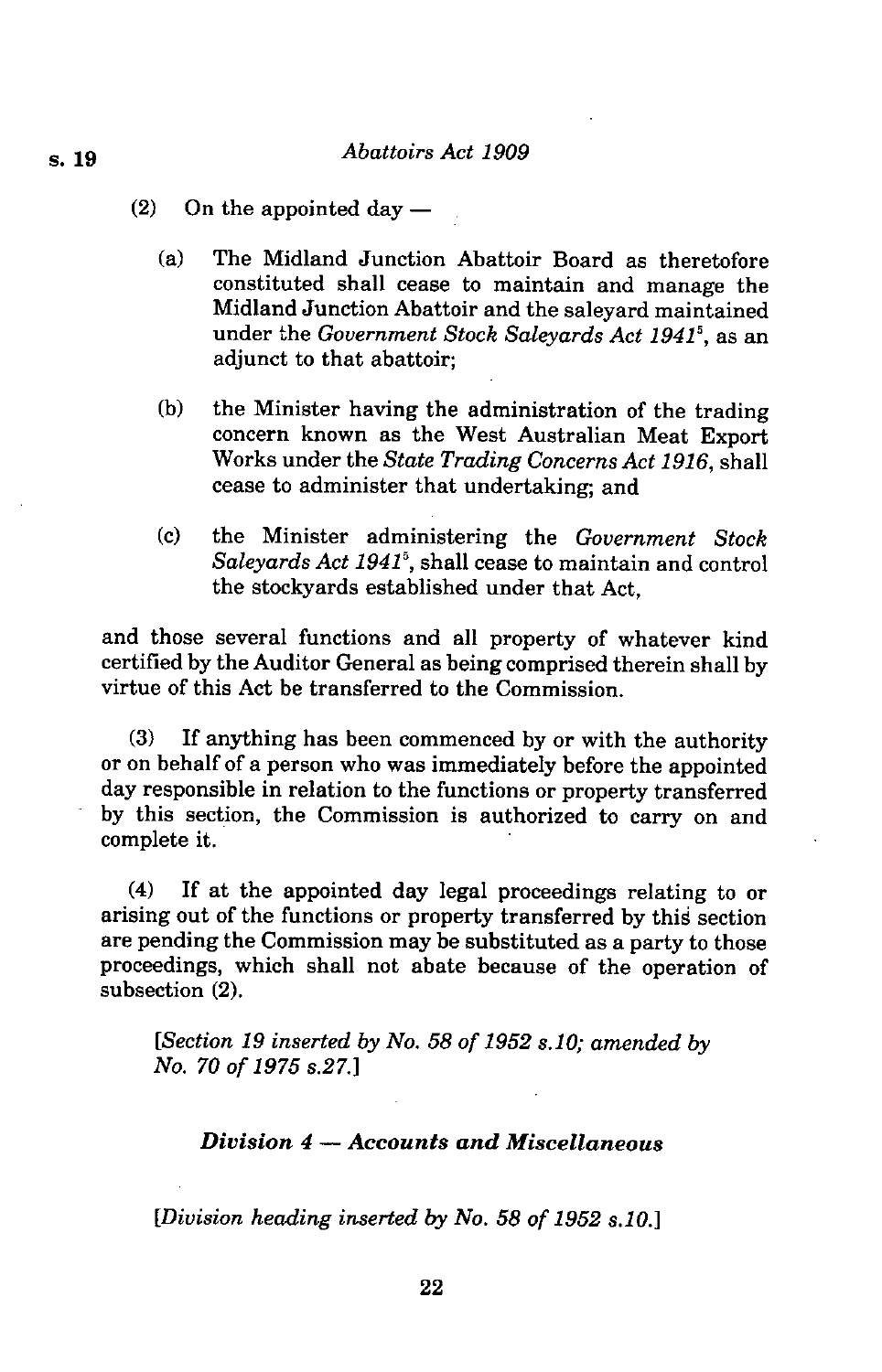s. 20

#### Application of *Financial Administration and Audit Act 1985*

20. The provisions of the *Financial Administration and Audit Act 1985* regulating the financial administration, audit and reporting of statutory authorities apply to and in respect of the Commission and its operations.

*[Section 20 inserted by No. 98 of 1985 8.3.]*

*[21, 22, and 23 Repealed by No. 98 of 1985 s.3.]*

#### **Commission to confer** and co-operate with other departments

**24.** (1) Where the exercise of a right, power or authority or the discharge of a duty by the Commission may affect the exercise of a right, power or authority or the discharge of a duty by a Government department, the Commission shall, so far as practicable, confer and co-operate with that department.

(2) Where a question, difference or dispute has arisen or is likely to arise between the Commission and a Government department with respect to the exercise of a right, power or authority or the discharge of a duty by either or both of them, it may be finally and conclusively determined by the Governor.

*[Section 24 inserted by No. 58 of 1952 s.10; amended by No. 70 of 1975 s.31.]*

#### Protection of members, officers, etc.

25. A matter or thing done by a member of the Commission or his deputy or by the General Manager and Chief Executive Officer or by a Commission employee if done *bona fide* in the exercise of his powers or in the performance of his duties under this or any other Act, shall not subject him to personal liability.

*[Section 25 inserted by No. 58 of 1952 s.10; amended by No. 70 of 1975 s.31.]*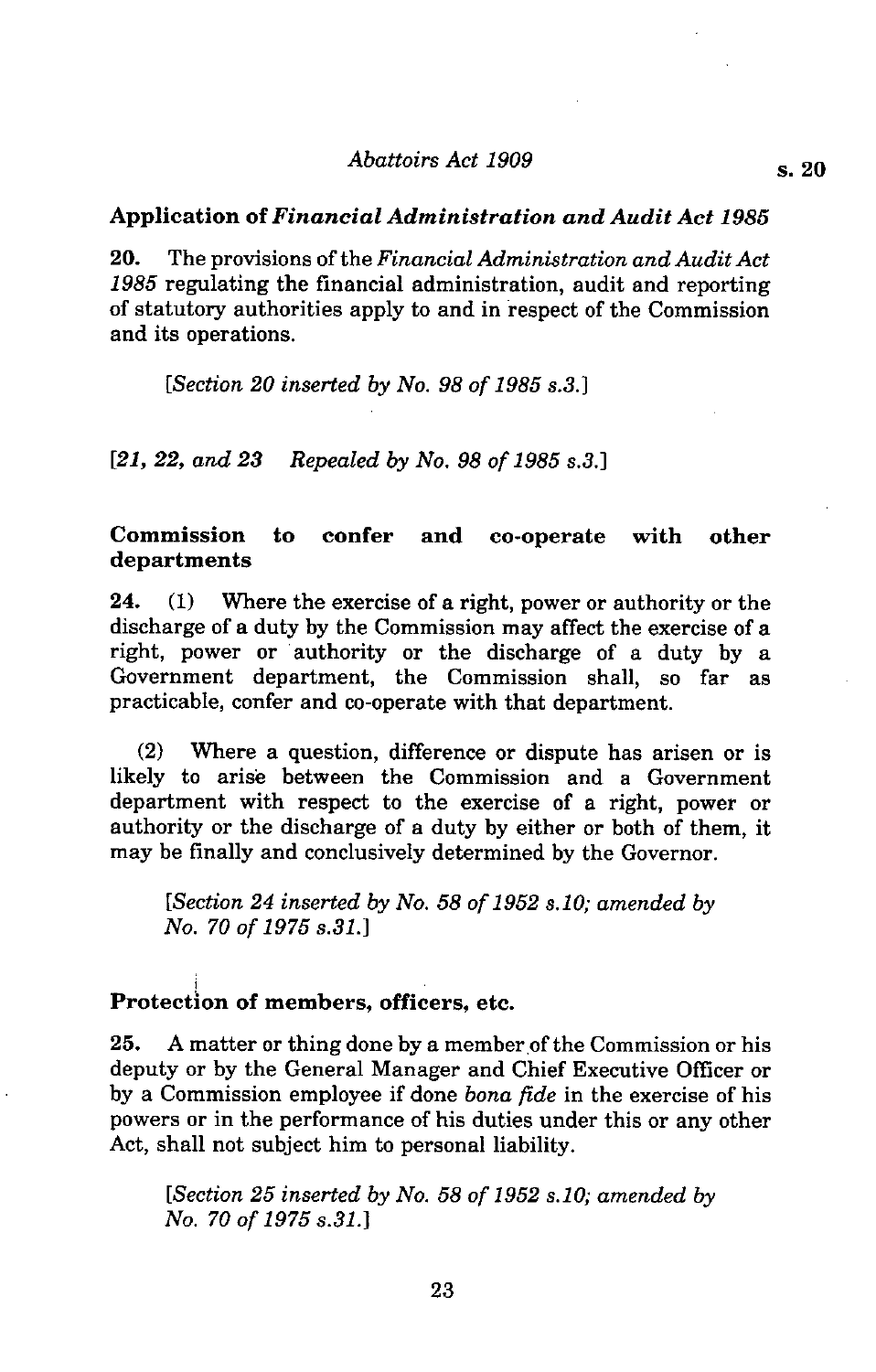*[26. Repealed by No. 73 of 1954 s.8.]*

#### Plaintiff for action for personal injuries to submit to medical examination

27. An action shall not lie or be brought or continued against the Commission in respect of injury to the person, unless the person claiming to have been injured submits himself at such reasonable times as the Commission may appoint to examination by a medical practitioner or medical practitioners appointed by the Commission.

*[Section 27 inserted by No. 58 of 1952 s.10; amended by No. 70 of 1975 s.31.]*

#### Judicial notice of common seal

28. Where the common seal of the Commission is affixed to a document, courts, judges and persons acting judicially shall take judicial notice of the seal and shall presume that it was regularly affixed.

*[Section 28 inserted by No. 58 of 1952 s.10; amended by No. 70 of 1975 s.31.]*

#### Service of notices and legal proceedings

29. A notice, summons, writ or other proceeding required to be served upon the Commission, may be served in the manner prescribed by the regulations.

*[Section 29 inserted by No. 58 of 1952 s.10; amended by No. 70 of 1975 s.31.]*

#### Documents, how authenticated

30. A notice, order, summons or other document requiring authentication by the Commission, may be sufficiently

s. 27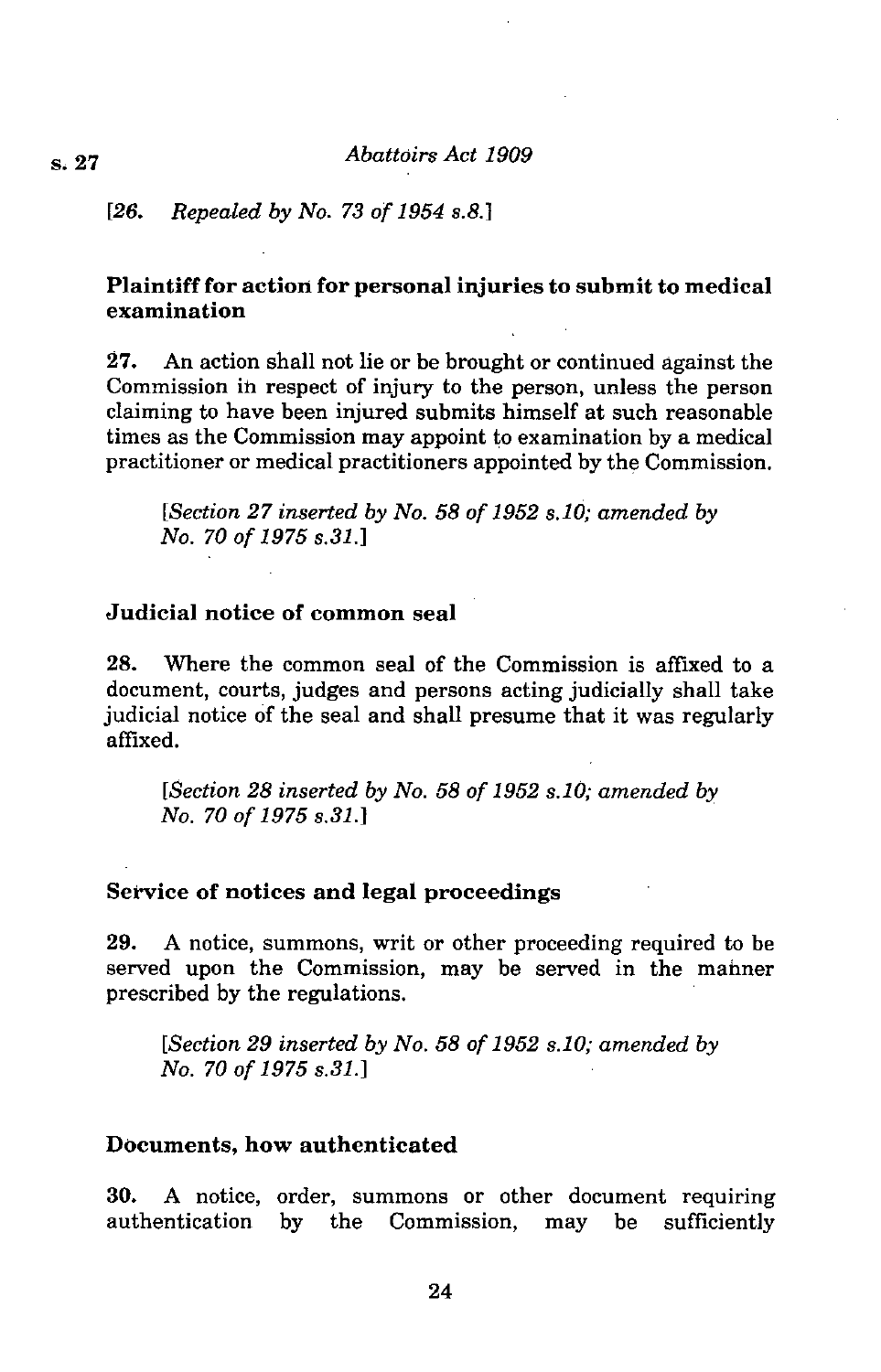*Abattoirs Act 1909*<br>he seal of the Comn authenticated without the seal of the Commission if signed by the Chairman or officer of the Commission authorized by the regulations to sign it.

*[Section 30 inserted by No. 58 of 1952 s.10; amended by No. 70 of 1975 s.31.]*

#### Power to direct prosecutions

31. The Commission may order, either generally or in any particular case, that proceedings be taken for the punishment of persons offending against this Act or the regulations.

*[Section 31 inserted by No. 58 of 1952 s.10; amended by No. 70 of 1975 s.31.*]

#### Power of officer to represent Commission

32. In proceedings in courts of petty sessions, an officer of the Commission, appointed by the Chairman in writing under his hand for that purpose, may represent the Commission.

*[Section 32 inserted by No. 58 of 1952 s.10; amended by No. 70* of *1975 s.31.]*

#### Proof of certain matters not required

33. In prosecutions or other legal proceedings instituted by direction of the Commission, proof is not required, until evidence is given to the contrary, of —

- (a) the constitution of the Commission;
- (b) the order of the Commission to prosecute;
- (c)  $_{\rm t}$  the particular or general appointment of an officer of the Commission to take the proceedings;
- (d) the authority of the officer to prosecute;

s. 31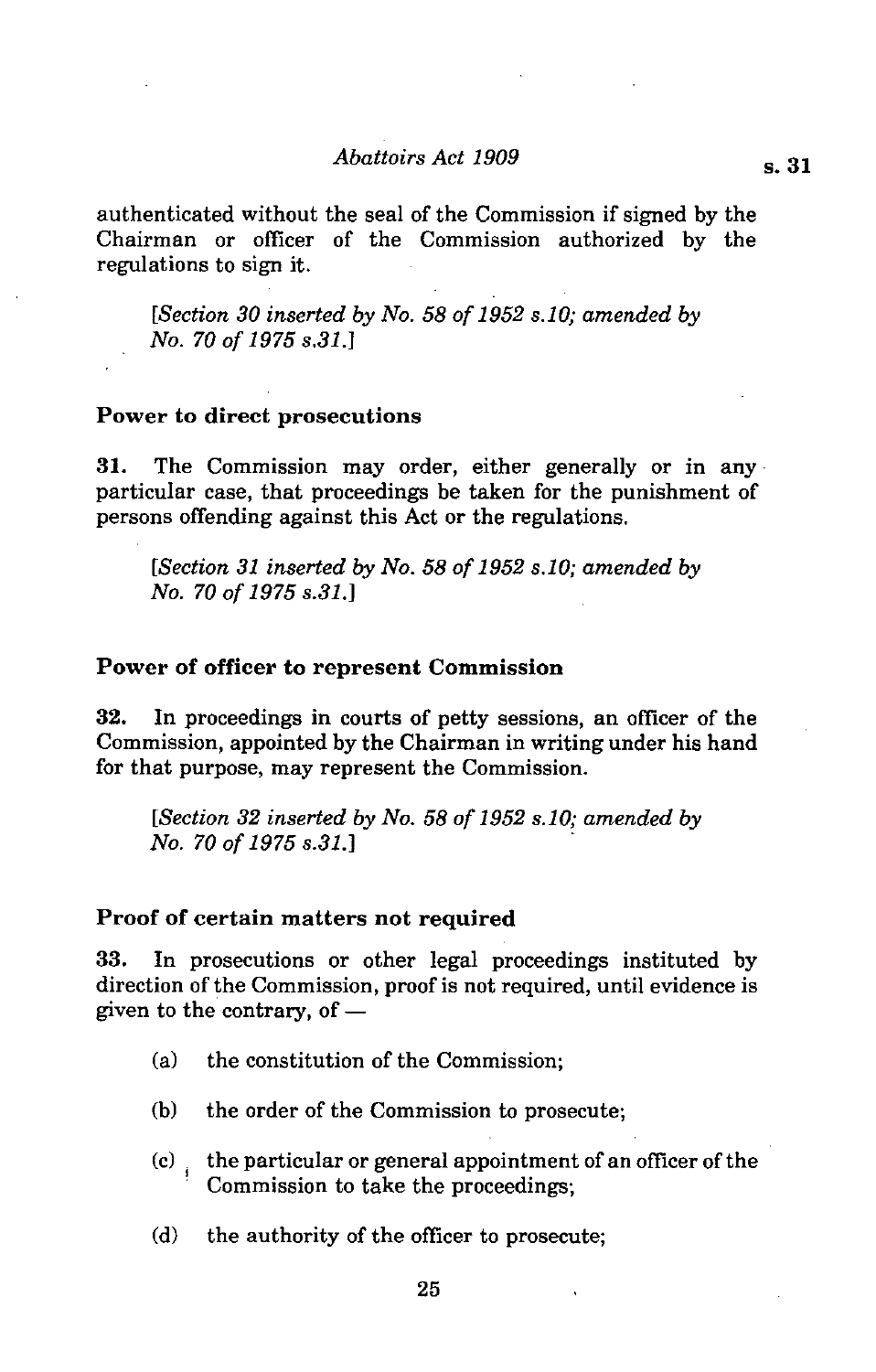- (e) the appointment of the Chairman or of any other member or officer of the Commission; or
- (0 the presence of a quorum at a meeting of the Commission at which an order is made or anything is done by the Commission.

*[Section 33 inserted by No. 58 of 1952 s.10; amended by No. 70 of 1975 s.31.*]

#### Evidence of documents **issued** by the Commission

34. Documents purporting to be issued or written by or under the direction of the Commission, and purporting to be signed by the Chairman or an officer authorized by the regulations to do so, shall be received as evidence by courts and persons acting judicially within the State and shall, without proof, be deemed to have been issued or written by or under the direction of the Commission until the contrary is shown.

*[Section 34 inserted by No. 58 of 1952 s.10; amended by No. 70* of *1975, 3.31.]*

#### Preservation of rights

35. Acceptance of, or acting in, an office as member of the Commission or as a deputy of a member of the Commission, or as General Manager and Chief Executive Officer or as a Commission employee does not, of itself, render the provisions of the *Public Service Act 1904',* the *Superannuation Act 1871',* or the *Superannuation and Family Benefits Act 1938,* applicable to a person where they do not apply to him at the time of acceptance of or acting in the office or employment, nor, of itself, affect the application of those provisions to him where they applied to him at the time of the acceptance of or acting in the office or employment.

*[Section 35 inserted by No. 58 of 1952 s.10; amended by No. 70 of 1975 s.31.]*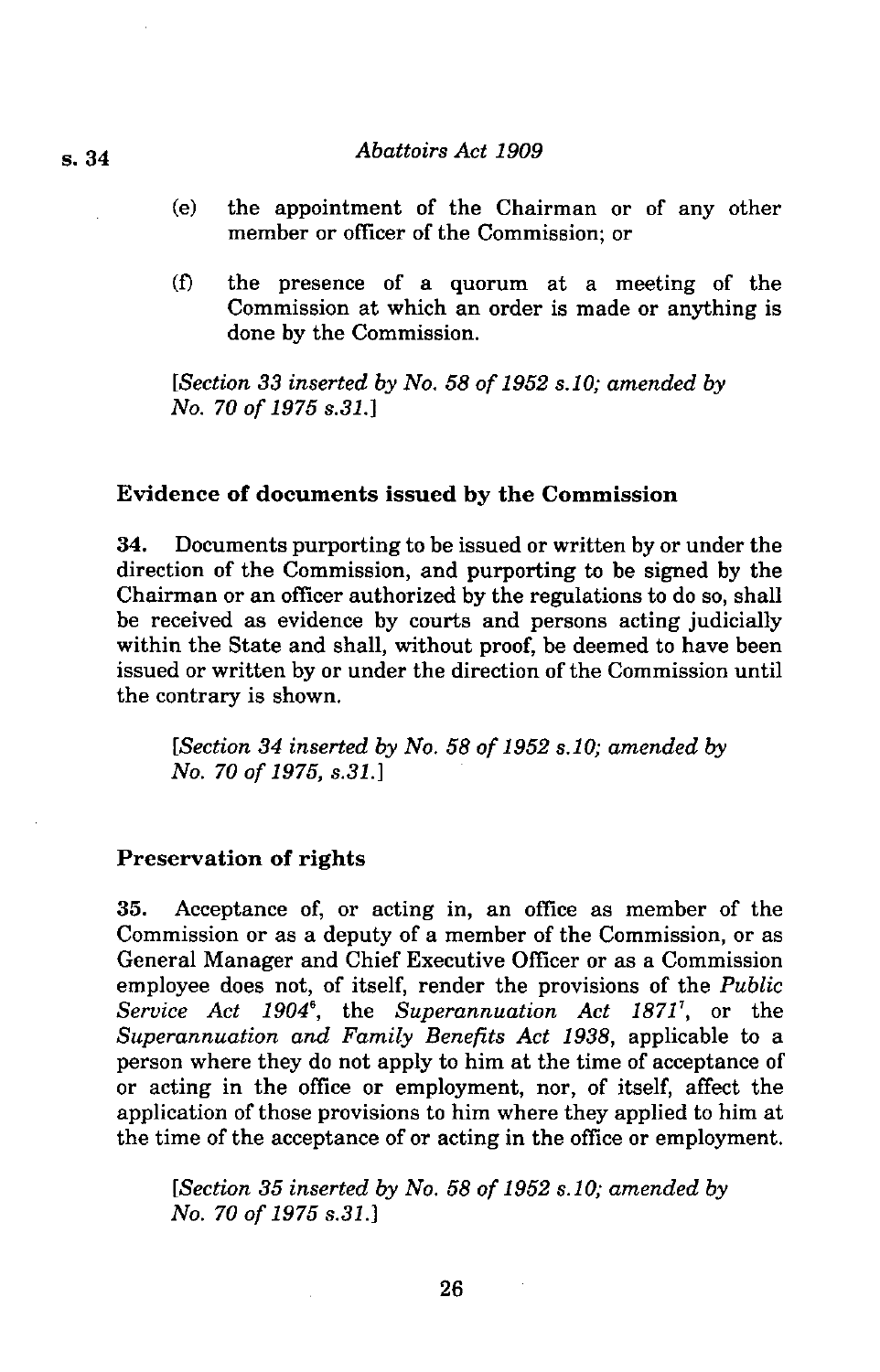#### Commission not to be subject to rates, etc.

36. No rate, tax or assessment shall be made, charged, or levied upon the Midland Junction Abattoir unless the contrary is expressly provided in any Act.

*[Section 36 inserted by No 58 of 1952 s.10; amended by No. 70 of 1975 s.31.1*

#### Review of Act

37. (1) The Minister shall carry out a review of the operation and effectiveness of this Act as soon as is practicable after the expiration of 5 years from the commencement of section 32 of the *Acts Amendment (Meat Industry) Act 1985,* and in the course of that review the Minister shall consider and have regard to —

- (a) the effectiveness of the operations of the Commission;
- (b) the need for the continuation of the functions of the Commission; and
- (c) such other matters as appear to him to be relevant to the operation and effectiveness of this Act.

(2) The Minister shall prepare a report based on his review made under subsection (1) and shall, as soon as is practicable after the preparation thereof, cause the report to be laid before each House of Parliament.

*[Section 37 inserted by No. 107 of 1985 s.32.)*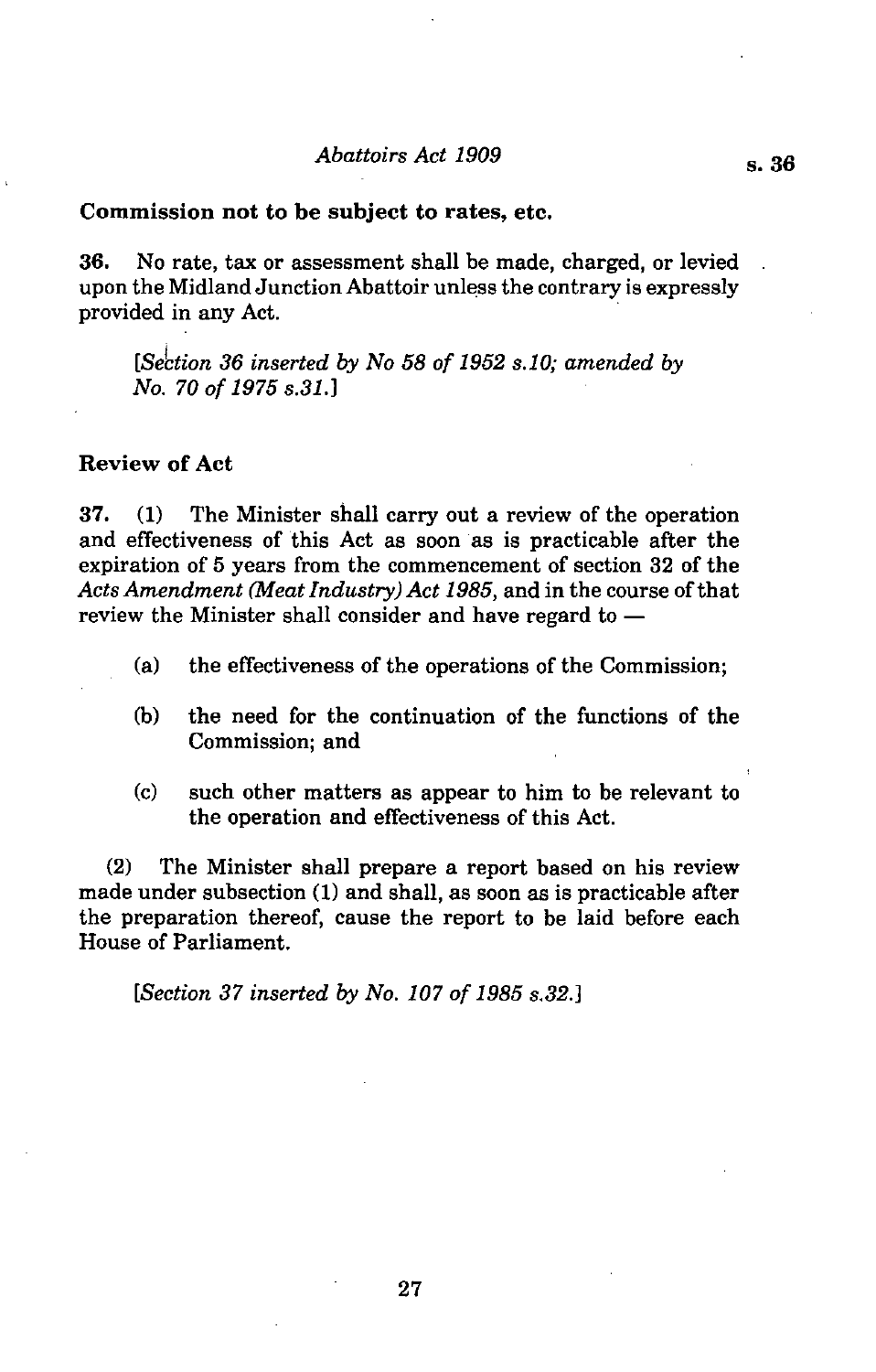#### SCHEDULE

*[Schedule Repealed by No. 70 of 1975 s.32.]*

sch. sch.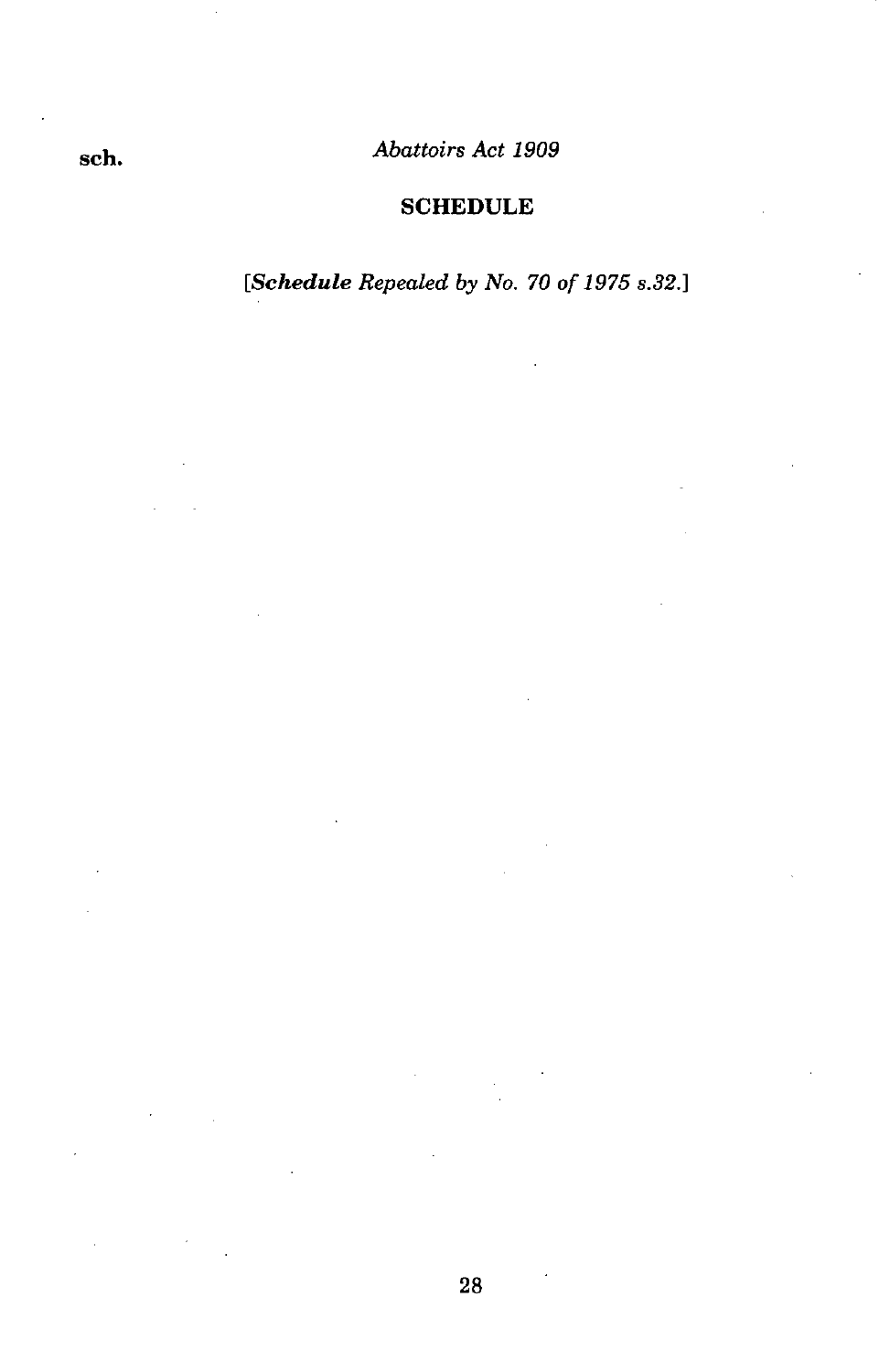#### **NOTES**

#### **Table of** Acts

| Abattoirs Act 1909                                 |                                                                                                                                                                    |                    |                                                                                                            |               |  |  |
|----------------------------------------------------|--------------------------------------------------------------------------------------------------------------------------------------------------------------------|--------------------|------------------------------------------------------------------------------------------------------------|---------------|--|--|
| <b>NOTES</b>                                       |                                                                                                                                                                    |                    |                                                                                                            |               |  |  |
| 1.<br>Table.                                       | This reprint is a compilation as at 24 March 1992 of the Abattoirs Act 1909<br>and includes all amendments effected by the other Acts referred to in the following |                    |                                                                                                            |               |  |  |
|                                                    |                                                                                                                                                                    | Table of Acts      |                                                                                                            |               |  |  |
| Act                                                | Number<br>and Year                                                                                                                                                 | Assent             | Commencement                                                                                               | Miscellaneous |  |  |
| Abattoirs Act<br>1909                              | 31 of 1909                                                                                                                                                         | 4 December<br>1909 | 4 December 1909                                                                                            |               |  |  |
| Abattoirs Act<br>amendment Act<br>1931             | 17 of 1931                                                                                                                                                         | 18 August<br>1931  | 18 August 1931                                                                                             |               |  |  |
| Abattoirs Act<br>Amendment Act<br>1941             | 8 of 1941                                                                                                                                                          | 13 October<br>1941 | 13 October 1941                                                                                            |               |  |  |
| Abattoirs Act<br>Amendment Act<br>1952             | 58 of 1952                                                                                                                                                         | 1953               | 23 December 23 December 1953                                                                               |               |  |  |
| Limitation Act<br>Amendment Act<br>1954, section 8 | 73 of 1954                                                                                                                                                         | 14 January<br>1955 | 1 March 1955 (see<br>Gazette 18<br>February 1955<br>p.343)                                                 |               |  |  |
| Abattoirs Act<br>Amendment Act<br>1963             | 65 of 1963                                                                                                                                                         | 1963               | 18 December 7 December 1964<br>(see Gazette 4<br>December 1964<br>p.3850)                                  |               |  |  |
| Abattoirs Act<br>Amendment act<br>1964             | 64 of 1964                                                                                                                                                         | 4 December<br>1964 | 4 December 1964                                                                                            |               |  |  |
| Decimal<br>Currency Act<br>1965                    | 113 of 1965                                                                                                                                                        | 1965               | 21 December Sections 4 to 9:<br>14 February 1966<br>(see section $2(2)$ );<br>Balance: 21<br>December 1965 |               |  |  |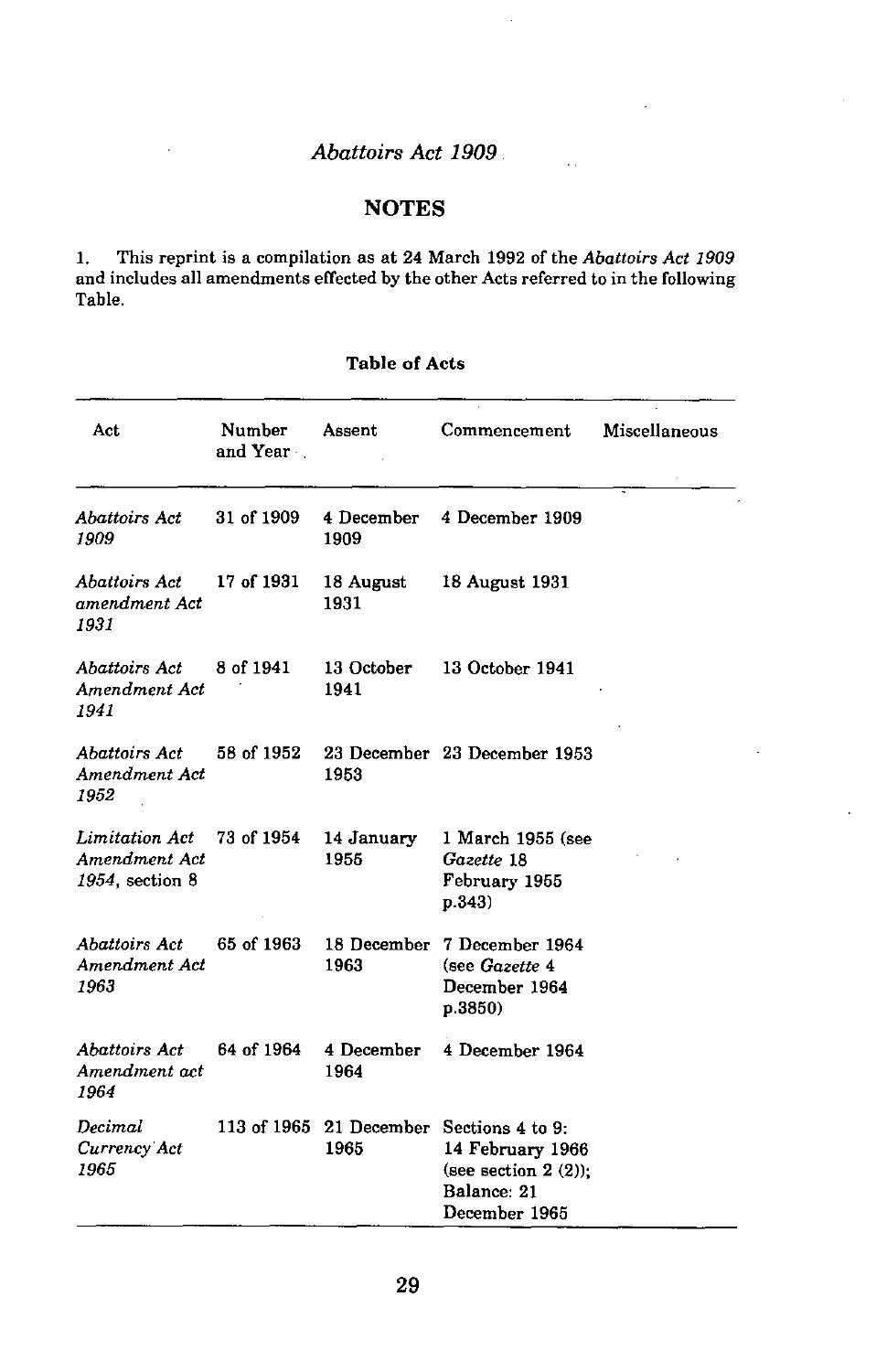#### Table of Acts — *continued*

|                                                                                                     |                       | <b>Abattoirs Act 1909</b>          |                                                     |               |
|-----------------------------------------------------------------------------------------------------|-----------------------|------------------------------------|-----------------------------------------------------|---------------|
|                                                                                                     |                       | Table of Acts $-$ continued        |                                                     |               |
| Act                                                                                                 | Number<br>and Year    | Assent                             | Commencement                                        | Miscellaneous |
| Abattoirs Act<br><b>Amendment Act</b><br>1970                                                       |                       | $104$ of 1970 $8$ December<br>1970 | 8 December 1970                                     |               |
| Abattoirs Act<br><b>Amendment Act</b><br>1971                                                       | 28 of 1971            | 1 December<br>1971                 | 1 December 1971                                     |               |
| Acts<br>Amendment<br><i><b>Western</b></i><br>Australian<br>Meat<br>Commission)<br>Act 1975, Part I | 70 of 1975            | 7 November<br>1975                 | 1 July 1976 (see<br>Gazette 15 June<br>1976 p.2047) |               |
| <b>Abattoirs Act</b><br>Amendment Act<br>1978                                                       | 57 of 1978            | 21<br>September<br>1978            | 21 September<br>1978                                |               |
| Abattoirs Act<br>Amendment Act<br>$(No. 2)$ 1978                                                    | 80 of 1978            | 27 October<br>1978                 | 27 October 1978                                     |               |
| Abattoirs<br>Amendment Act<br>1981                                                                  | 68 of 1981            | 23 October<br>1981                 | 23 October 1981                                     |               |
| Acts<br>Amendment<br>(Financial<br>Administration<br>and Audit) Act<br>1985, section 3              | 98 of 1985            | 4 December<br>1985                 | 1 July 1986 (see<br>Gazette 30 June<br>1986 p.2255) |               |
| Acts<br>Amendment<br>(Meat Industry)<br>Act 1985, Part<br>Ш                                         | 107 of 1985 8 January | 1985                               | 1 July 1986 (see<br>Gazette 27 June<br>1986 p.2159) | Transitional' |

 $\ddot{\phantom{a}}$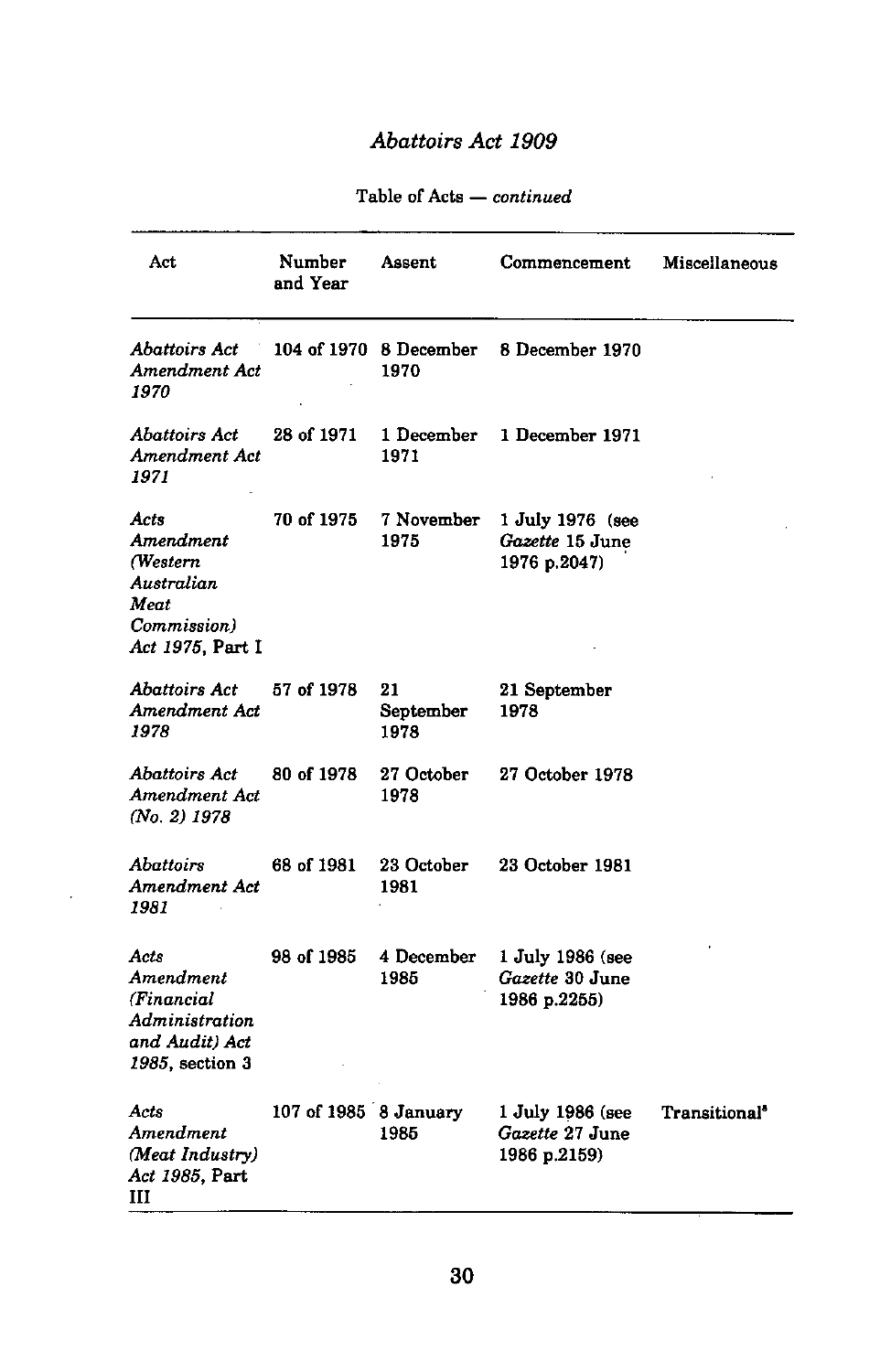|                                                                                |                                                                          |                          | <i><b>Abattoirs Act 1909</b></i>                 |                                                                                                    |               |  |
|--------------------------------------------------------------------------------|--------------------------------------------------------------------------|--------------------------|--------------------------------------------------|----------------------------------------------------------------------------------------------------|---------------|--|
|                                                                                |                                                                          |                          |                                                  |                                                                                                    |               |  |
|                                                                                |                                                                          |                          | Table of Acts — continued                        |                                                                                                    |               |  |
| Act                                                                            |                                                                          | Number<br>and Year       | Assent                                           | Commencement                                                                                       | Miscellaneous |  |
| Acts<br>п                                                                      | Amendment<br>(Meat Industry)<br>Act 1987, Part                           |                          | 1987                                             | 110 of 1987 19 December 22 January 1988<br>(see Gazette 27<br>June 1986 p.2159)                    |               |  |
| Acts<br>Amendment<br>(Public Service)<br>Act 1987,<br>section 32               |                                                                          |                          | 1987                                             | 113 of 1987 31 December 16 March 1988<br>(see Gazette 16<br>March 1988 p.813)                      |               |  |
| Agricultural<br>Legislation<br>(Penalties)<br>Amendment Act<br>1989, section 3 |                                                                          | 20 of 1989               | 1 December<br>1989                               | 15 December 1989<br>(see Gazette 15<br>December 1989<br>p.4513)                                    |               |  |
| 2 <sub>1</sub>                                                                 |                                                                          |                          |                                                  | Came into operation 1 July 1976; see Gazette 18 June 1976 p. 2047.                                 |               |  |
| 3                                                                              |                                                                          | Now see Health Act 1911. |                                                  |                                                                                                    |               |  |
|                                                                                |                                                                          |                          | Repealed by Act No. 70 of 1975 s.40.             |                                                                                                    |               |  |
| 5                                                                              |                                                                          |                          |                                                  |                                                                                                    |               |  |
| 6                                                                              | Repealed by Act No. 70 of 1975 s.39.<br>Now see Public Service Act 1978. |                          |                                                  |                                                                                                    |               |  |
| 7                                                                              | Repealed by Act No. 10 of 1991 s.3.                                      |                          |                                                  |                                                                                                    |               |  |
| ٥                                                                              |                                                                          |                          | Part V of Act No. 107 of 1985 reads as follows — |                                                                                                    |               |  |
|                                                                                | 66<br><b>PART V - TRANSITIONAL</b>                                       |                          |                                                  |                                                                                                    |               |  |
|                                                                                |                                                                          |                          | Division $1$ - Preliminary                       |                                                                                                    |               |  |
|                                                                                |                                                                          | <b>Definitions</b>       |                                                  |                                                                                                    |               |  |
|                                                                                | In this Part -<br>34.                                                    |                          |                                                  |                                                                                                    |               |  |
|                                                                                |                                                                          |                          |                                                  |                                                                                                    |               |  |
|                                                                                |                                                                          |                          | operation;                                       | "appointed day" means the first day on which both<br>sections 16 and 31 of this Act have come into |               |  |

l.

 $\Delta \sim 1$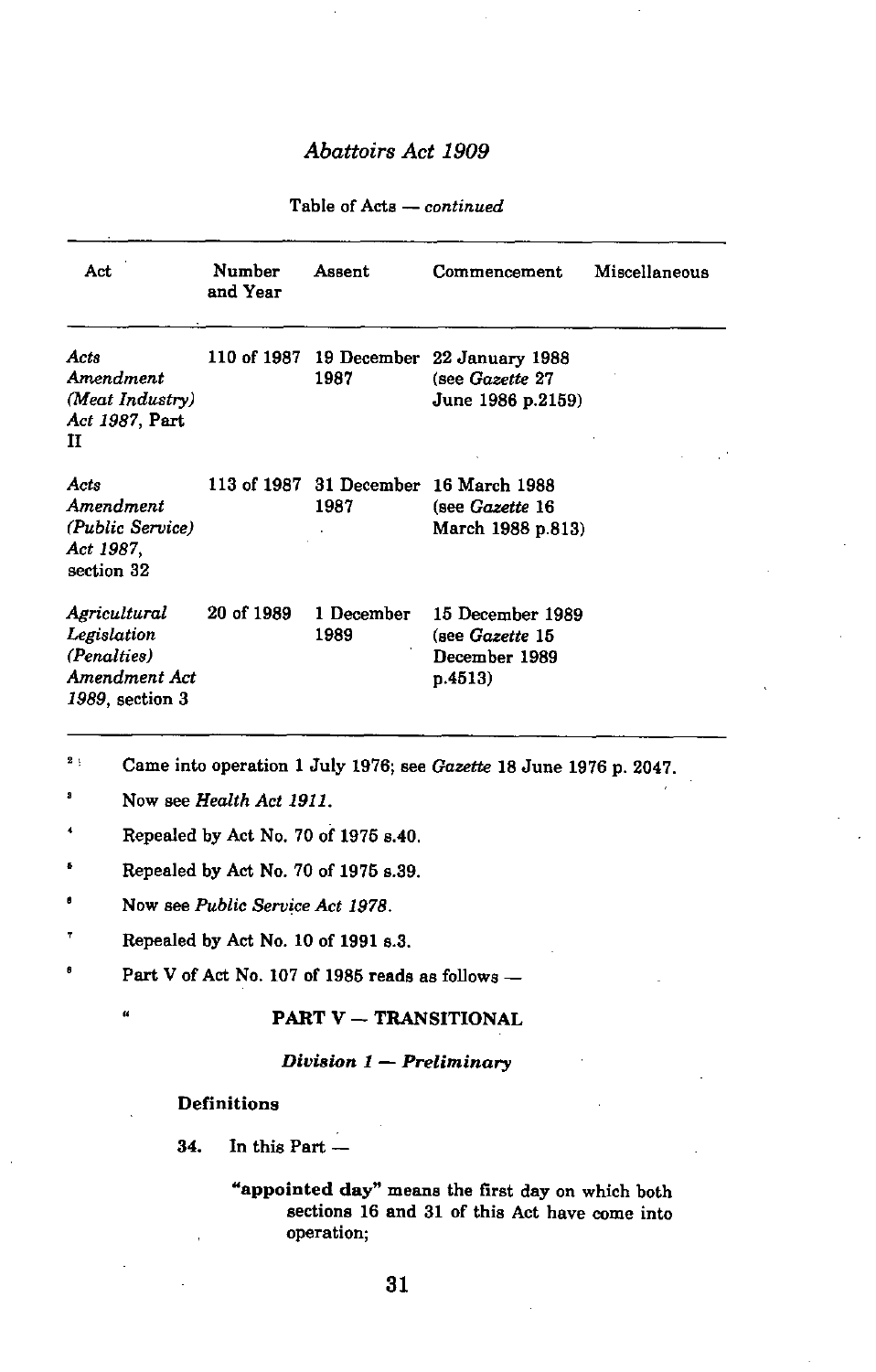- "Commission" means the Western Australian Meat Commission established by section 12 of the *Abattoirs Act 1909;*
- "Corporation" means the Western Australian Meat Marketing Corporation established by section 5 of the *Marketing of Meat Act 1971;*
- "meat marketing operations of the Commission" means the operations of the Commission relating to trading in meat, meat products and livestock, other than meat products referred to in section 15 (6) of the *Abattoirs Act 1909.*

#### *Interpretation Act 1984* not affected

35. Nothing in this Part shall be construed so as to limit the operation of the *Interpretation Act 1984.*

#### *Division 2 — Transfer of certain functions*

#### **Purpose of this Division**

36. The purpose of this Division is to enable effect to be given to a scheme whereby, in accordance with amendments made by sections 16 and 31 of this Act, the meat marketing operations of the Commission are, on the appointed day, to be transferred to the Corporation.

#### Construction of certain references to Commission

37. Subject to this Division, in any written law and in any agreement, whether in writing or not, and in every deed or other instrument, unless the context is such that it would be incorrect or inappropriate, a reference to the Commission in relation to the meat marketing operations of the Commission shall as from the appointed day be read as a reference to the Corporation.

#### Minister may make further transitional provisions

38. The Minister may, by order, make such provision as he considers expedient

> *(a)* for the devolution of property of any kind, rights, obligations and liabilities relating exclusively to the meat marketing operations of the Commission;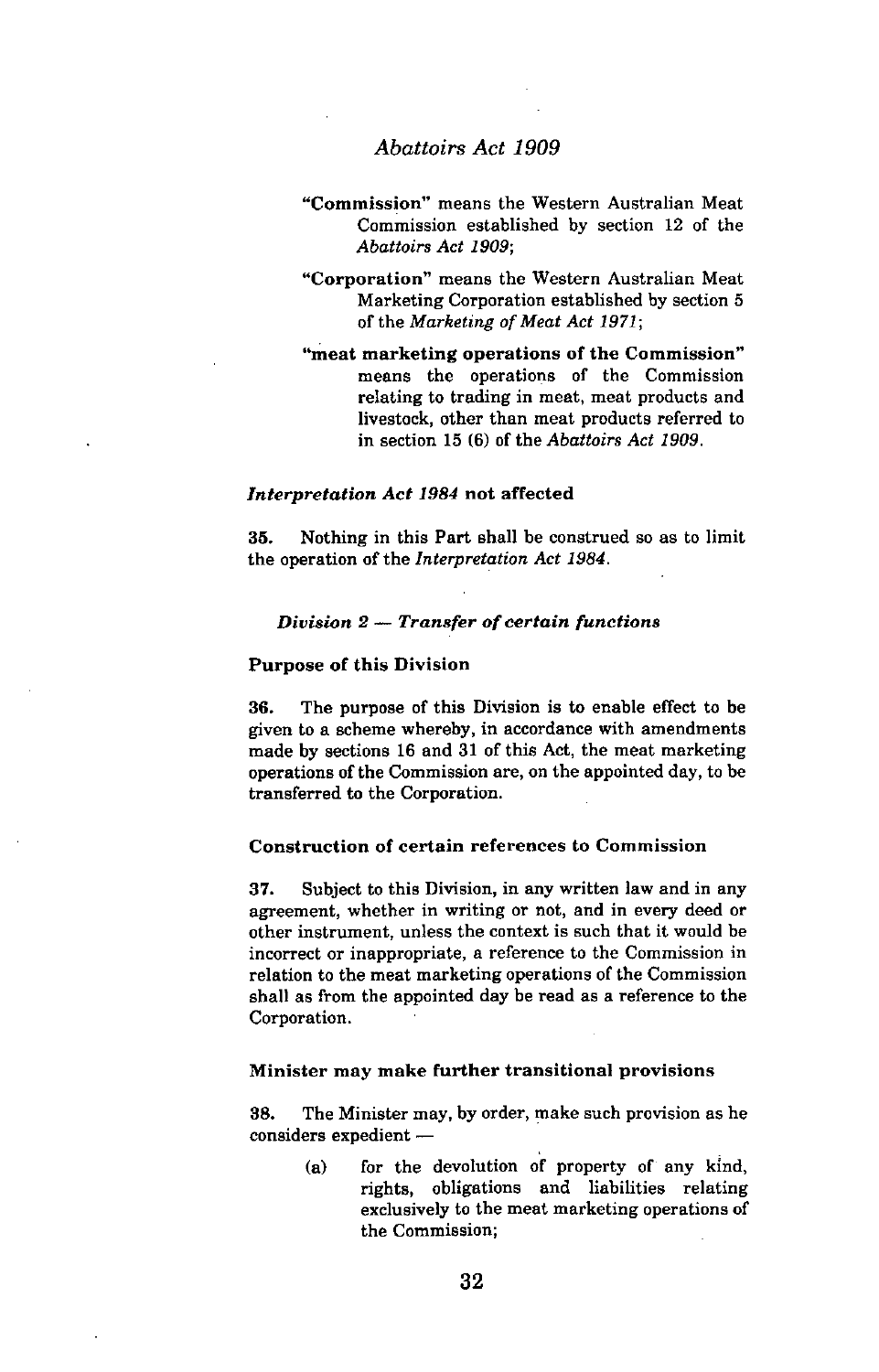- (b) for the continuation or completion by the Corporation of anything lawfully commenced by the Commission relating to those operations; or
- (c) otherwise of a saving, transitional or supplementary nature,

where he is of the opinion that it is necessary or expedient to do so in order to give effect to the purpose of this Division.

#### Legal proceedings

39. Notwithstanding sections 36, 37, 38, if at the appointed day legal proceedings relating to or arising out of the marketing operations of the Commission are pending the Commission shall continue as a party to those proceedings as if this Act had not been passed.

#### *Division 3 — Provisions relating to Part II*

#### Definition

40. In this Division "the principal Act" means the *Marketing of Lamb Act 1971.*

#### **Construction of references** to Western Australian Lamb Marketing Board

41. In any written law and in any agreement, whether in writing or not, and in every deed or other instrument, unless the context is such that it would be incorrect or inappropriate, a reference to the Western Australian Lamb Marketing Board, as from the commencement of section 9, shall be read as a reference to the Corporation.

#### Membership

- 42. (1) The term of office of  $-$ 
	- (a) the member holding office under section 7 (1) (b); and
	- (b) the chairman holding office under section 7 (1) (c),

of the principal Act immediately before the commencement of section 10 of this Act shall expire on such commencement.